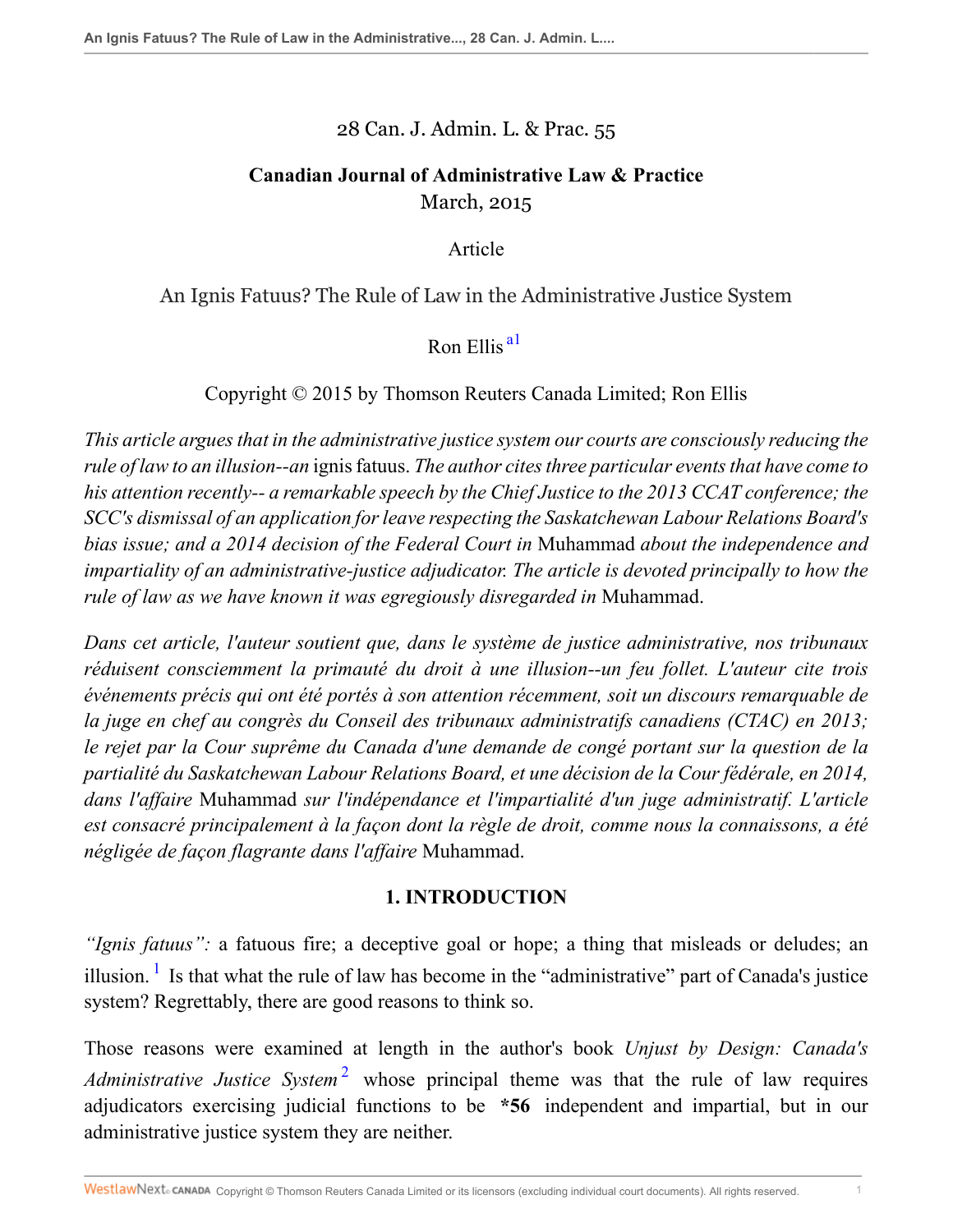And since the publication of that book in March 2013 there have been three events that have come to the author's attention that, on the one hand, confirm the book's diagnosis and, on the other, demonstrate the current courts' apparent conclusion that the rule of law's demand for independent and impartial adjudicators must not be allowed any meaningful role in the administrative justice system. Governments, the courts seem to have decided, are not to be embarrassed by any serious rule of law challenge to the dependent and biased status of their adjudicative tribunals even though it is those tribunals in which the majority of Canadian justiciable rights disputes now fall to be decided.

### <span id="page-1-0"></span>**2. THE CHIEF JUSTICE'S SPEECH**

The first of these three subsequent events was the remarkable speech of Chief Justice McLachlin to the Annual Conference of the Council of Canadian Administrative Tribunals ("CCAT") in Toronto, on May 27, 2013.

In that speech, the Chief Justice, addressing the state of Canada's administrative justice system, approved--indeed praised--a system in which "the rights and wrongs of peoples' disputes with each other and with the state" are decided by government-appointed board members who are, she acknowledged, "accountable to no one but the government they hoped would re-appoint them".<sup>[3](#page-25-3)</sup>

The Chief Justice acknowledged that there may have been some fears about the fairness of such a system, but concluded:

<span id="page-1-1"></span>If these fears have not been realized, if tribunals work within the rule of law and not outside it, it is because the courts took on the task of ensuring that administrative tribunals remain true to their fundamental mandates, both procedurally and substantively. In a word, it is because of judicial review.  $4$ 

But, as we know, the principal standard of judicial review is reasonableness, and, as the Chief Justice has, in her CCAT speech, effectively confirmed, the fact that an adjudicative decision is made by what the rule of law in its original, robust form would recognize as a biased adjudicator is not regarded by the courts as grounds to question its reasonableness.

It is also not without significance that in signalling in her CCAT speech her *ex cathedra* approval of a justice system in which adjudicators are appointed to **\*57** short, fixed terms and their reappointments at the end of those terms are dependent on a government's arbitrary favour, the Chief Justice has overlooked or discounted the contrary judicial opinion of the Québec Court of Appeal.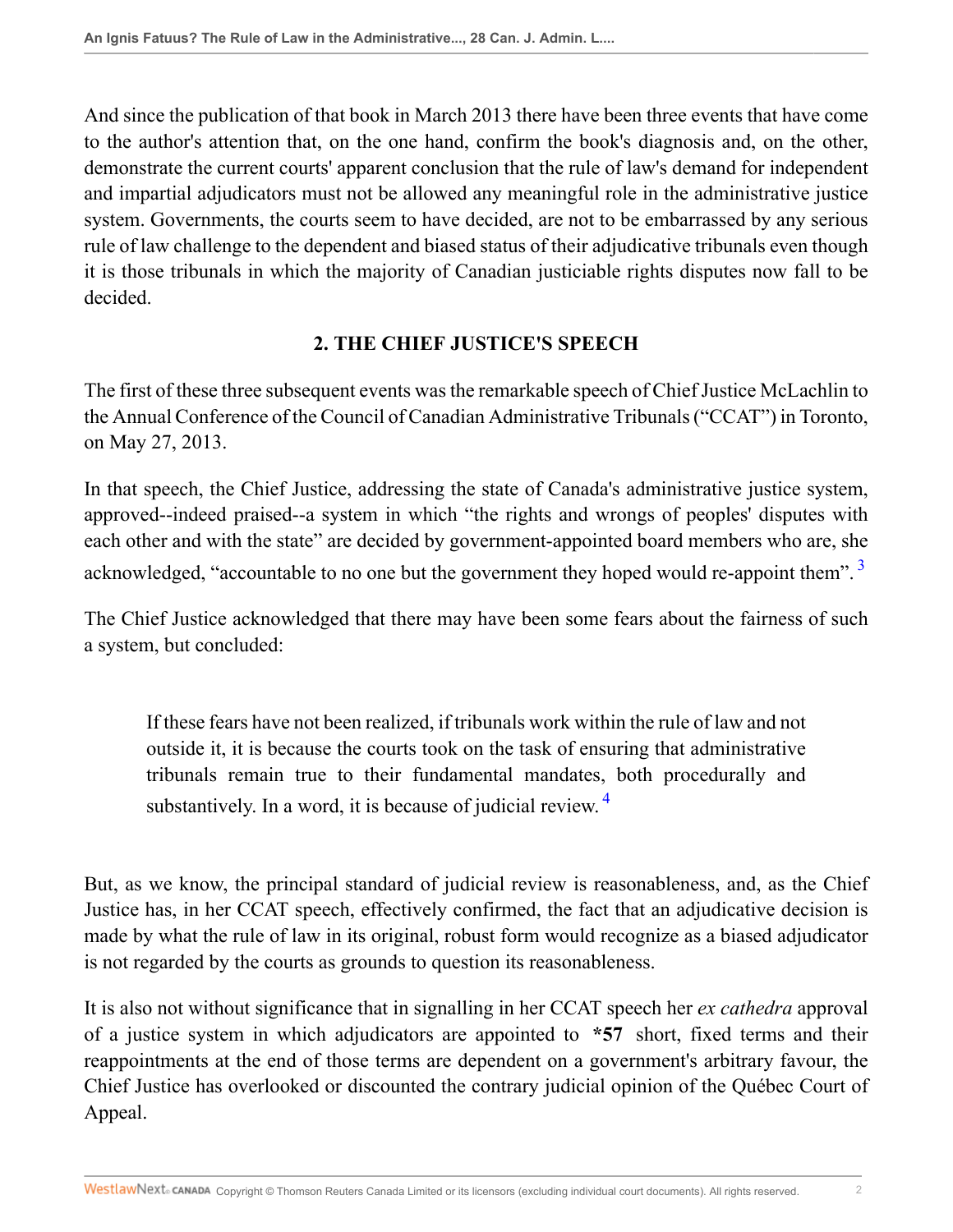<span id="page-2-0"></span>That Court has decided that, where tribunal adjudicator appointments are for fixed terms subject to renewal, the adjudicators do not satisfy the *Valente* principles of independence unless they are the beneficiaries of an independent, objective, and fair, renewal process. This principle was first enunciated in 2001 by the Court of Appeal in a unanimous judgment written by noted administrative law scholar, René Dussault, J.A., in *The Attorney General of Québec v. Barreau* du Montreal<sup>[5](#page-25-5)</sup> and was recently confirmed in a unanimous judgment of the same Court, written by Marie-France Bich, J.A.<sup>[6](#page-25-6)</sup> The latter decision was issued in October 2013, about 4 months after the Chief Justice's CCAT speech. The Québec Court of Appeal does not apparently find the availability of the remedial virtues of judicial review as reassuring from a rule of law perspective, as does the Chief Justice.

### <span id="page-2-1"></span>**3. SASKATCHEWAN LABOUR RELATIONS BOARD**

The second significant event following the publication of *Unjust by Design* occurred on December 19, 2013, when a panel of the Supreme Court chaired by the Chief Justice dismissed an application for leave to appeal the Saskatchewan Court of Appeal's conclusion that in Saskatchewan's administrative justice system the modern rule of law can find no fault with a labour relations board that has been shown to be both dependent and biased. The Supreme Court found that conclusion to be of insufficient national importance to warrant its attention. [7](#page-25-7)

## <span id="page-2-2"></span>**4.** *MUHAMMAD*

<span id="page-2-3"></span>The third event is a 2014 decision of the Federal Court in which the *ignis fatuus* nature of the rule of law in the part of the administrative justice system under the care of the Federal Court is most ominously displayed. This was the decision of Strickland J. in *Muhammad v. Canada (Citizenship* and Immigration), <sup>[8](#page-25-8)</sup> and the balance of this article is devoted to a close analysis of \*58 how in that decision the rule of law was reduced to something that seemed to be there, was said to be there, but wasn't really. Justice Strickland's decision is especially worrisome because of the extent to which it relied on the decisions of other Federal Court judges who were clearly of the same mind.

In *Muhammad,* the Federal Court was judicially reviewing a Minister's Delegate's decision that Mr. Muhammad could be removed to his home country, Pakistan, "without risk of torture, a risk to life, or a risk of cruel and unusual treatment or punishment" (all hereafter joined together for convenience under the general label "risk of torture").

The Minister's Delegate whose decision was the subject of the court's review was the final decider in the system that the Department of Citizenship and Immigration has established for adjudicating applications for a "Pre-Removal Review Assessment" ("PRR Assessment"). These are the lastditch applications from individuals on the verge of being removed from Canada who claim they face a risk of torture if they are sent home.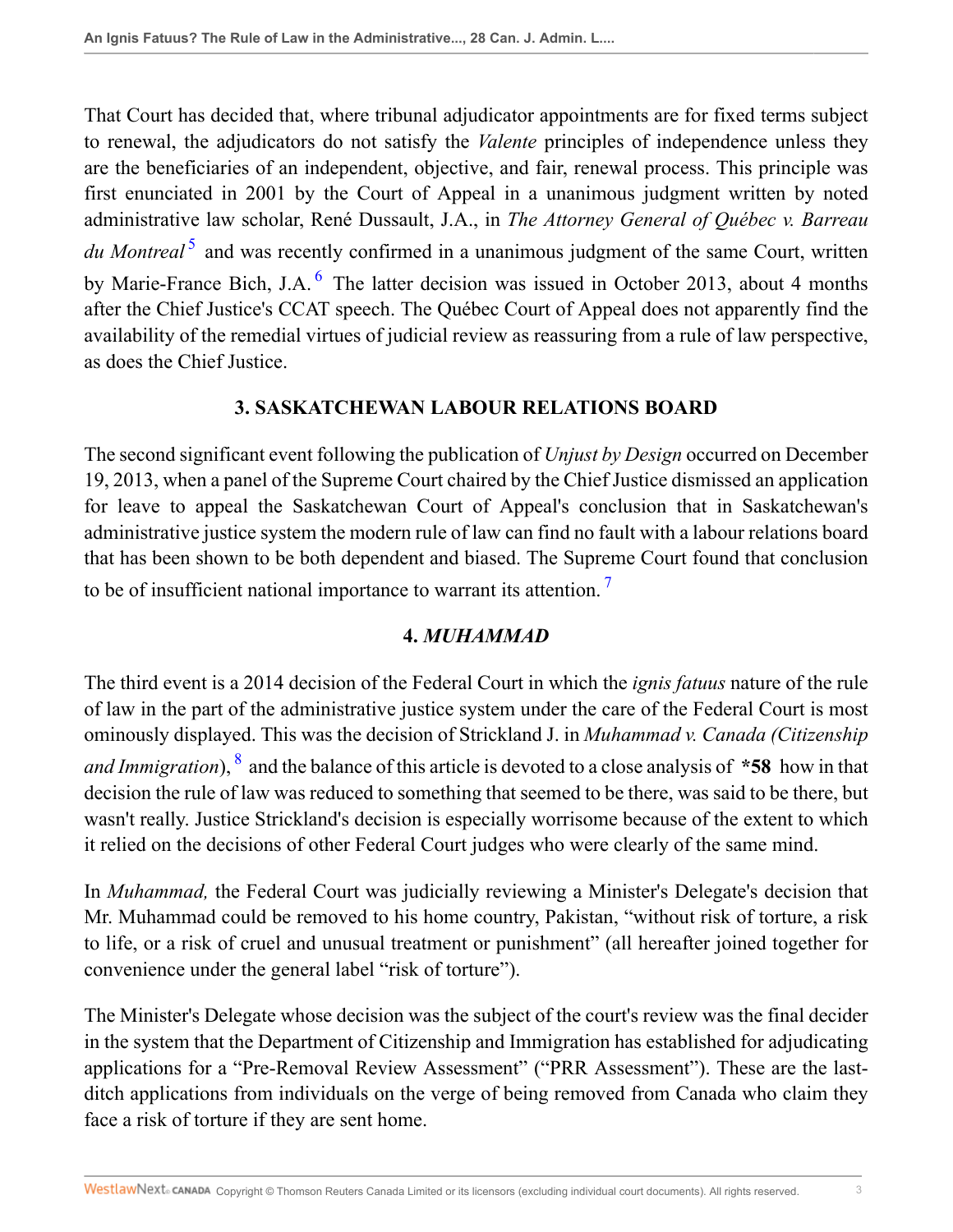The adjudicator whose decision was the subject of the review is referred to in the judgment as the "Minister's Delegate"; it was recognized, however, that she was not exercising a ministerial prerogative or discretion but, instead, adjudicating a factual issue in which the procedural fairness requirements of independence and impartiality were engaged. <sup>[9](#page-25-9)</sup> The issue was whether, on the evidence, on a balance of probabilities, there was a risk that Mr. Muhammad would be tortured if he were removed to Pakistan. And, of course, on that issue, whichever way the decision went it would be a life-altering decision.

To keep the administrative justice focus clear, the "Minister's delegate" will be hereafter referred to principally as the "adjudicator".

### <span id="page-3-1"></span><span id="page-3-0"></span>**(a) The** *Muhammad* **Issues**

The Court acknowledged that the rule of law's principles of procedural fairness required that the adjudicator in *Muhammad* be independent and impartial.  $^{10}$  $^{10}$  $^{10}$  Thus, the issues the rule of law--the rule of law in its traditionally robust nature--presented for the court were these:

## <span id="page-3-2"></span>**\*59** *(i) The Independence Issue*

The rule of law's question here was: could the adjudicator's independence be reasonably seen to be protected by sufficient objective guarantees of the three essential conditions of independence defined by the SCC in *Valente* <sup>[11](#page-26-1)</sup> --security of tenure, financial security, and administrative or institutional independence? Or, more simply, and to paraphrase the Supreme Court of Canada's statement of the issue in *Généreux* (of which much more later):

Under the structure of the system ... would a reasonable person have been satisfied that [the adjudicator] was independent [of the executive branch]?  $^{12}$  $^{12}$  $^{12}$ 

### <span id="page-3-3"></span>*(ii) The Bias Issue*

If the adjudicator's status were found to satisfy the conditions of independence, the traditional rule of law's question then becomes whether, notwithstanding her independent status, there were grounds for reasonably apprehending that the adjudicator would nonetheless not be impartial--i.e., for apprehending that she would be consciously or unconsciously biased.

## **(b) The** *Muhammad* **Proceedings**

The pertinent proceedings began in 2011 when Muhammad, living illegally in Canada, had his name placed on the government's recently conceived "Wanted List" and, as a result, was discovered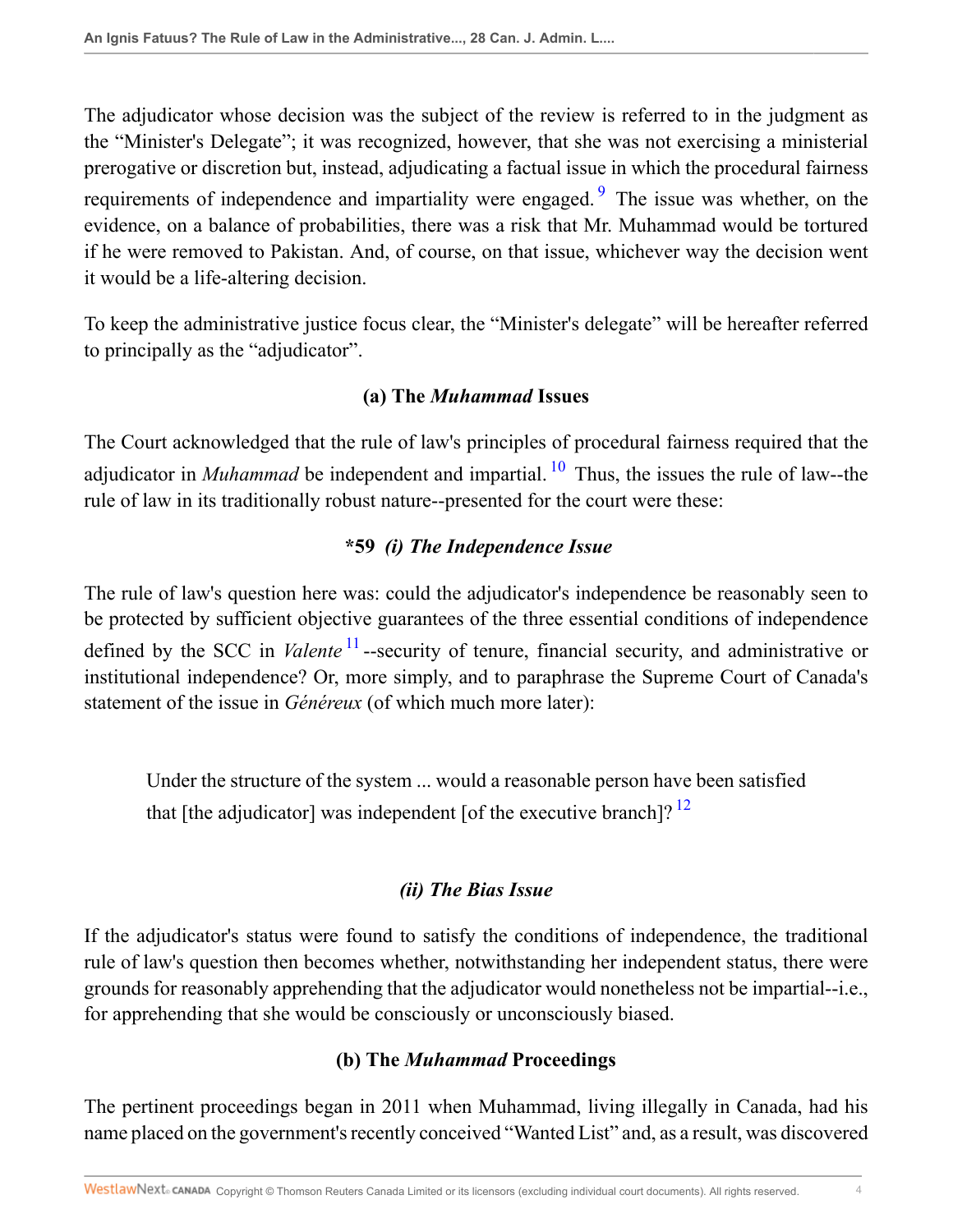<span id="page-4-0"></span>and arrested.  $13$  Being retained and about to be returned to Pakistan, Muhammad applied for a PRR Assessment arguing that he could not be removed to Pakistan because if he were, he would be at risk of torture, etc. If the PRR Assessment process led to a decision that on a balance of probabilities there was a risk he would be tortured in Pakistan, he would not be removed to Pakistan. Muhammad's right to protection as a refugee in those circumstances is subject to the further condition that there be no information that links him directly to any terrorist organization's crimes against humanity or any terrorist acts, or that is sufficient to establish that he is a danger to the security of Canada. In Mr. Muhammad's case it was the opinion of the Canada Border Services Agency that the evidence was not sufficient to establish any such links or to prove that he was a danger to Canada. [14](#page-26-4)

<span id="page-4-2"></span><span id="page-4-1"></span>The proceedings took a surprising turn when the Immigration Department's PRR Assessment Officer--who presided at the first stage in the PPR Assessment process--concluded not only that there was a risk of torture but **\*60** also that it had arisen principally from the applicant's name being placed on the government's Wanted List.  $15$  The Wanted List had described him--and the others on the list--as being "the subject of an active Canada-wide warrant for removal" [because he has] "violated human or international rights under the *Crimes against Humanity and War Crimes Act*, or under international law". <sup>[16](#page-26-6)</sup>

<span id="page-4-3"></span>But PRR Assessment Officer decisions are not final decisions. The court characterized their status as essentially an opinion. The final decision was in the hands of the Citizenship and Immigration Department's "Minister's Delegates"--or, as I have chosen to call them, the "adjudicators"--after considering the evidence afresh.

The adjudicative decision under review in *Muhammad* was in fact a redetermination of an earlier adjudicative decision on the same issue. In the original decision, a different Minister's Delegate/ adjudicator had also found there was no risk of torture. And on judicial review of that decision, the Federal Court had found the decision unreasonable for lack of sufficient justification and had sent it back for a redetermination by a different adjudicator.

## **(c) The** *Muhammad* **Argument**

In this, the second of the two judicial review proceedings, the applicant argued that the redetermination decision was invalid because the adjudicator who made the decision was neither independent nor impartial. He also argued, in the alternative, that, like the first adjudicator's decision, this decision was also unreasonable.

# **(d) The** *Muhammad* **Outcome**

Strickland J. ruled that the adjudicator was independent and that there were no reasonable grounds for apprehending bias. However, she also concluded that the redetermination decision was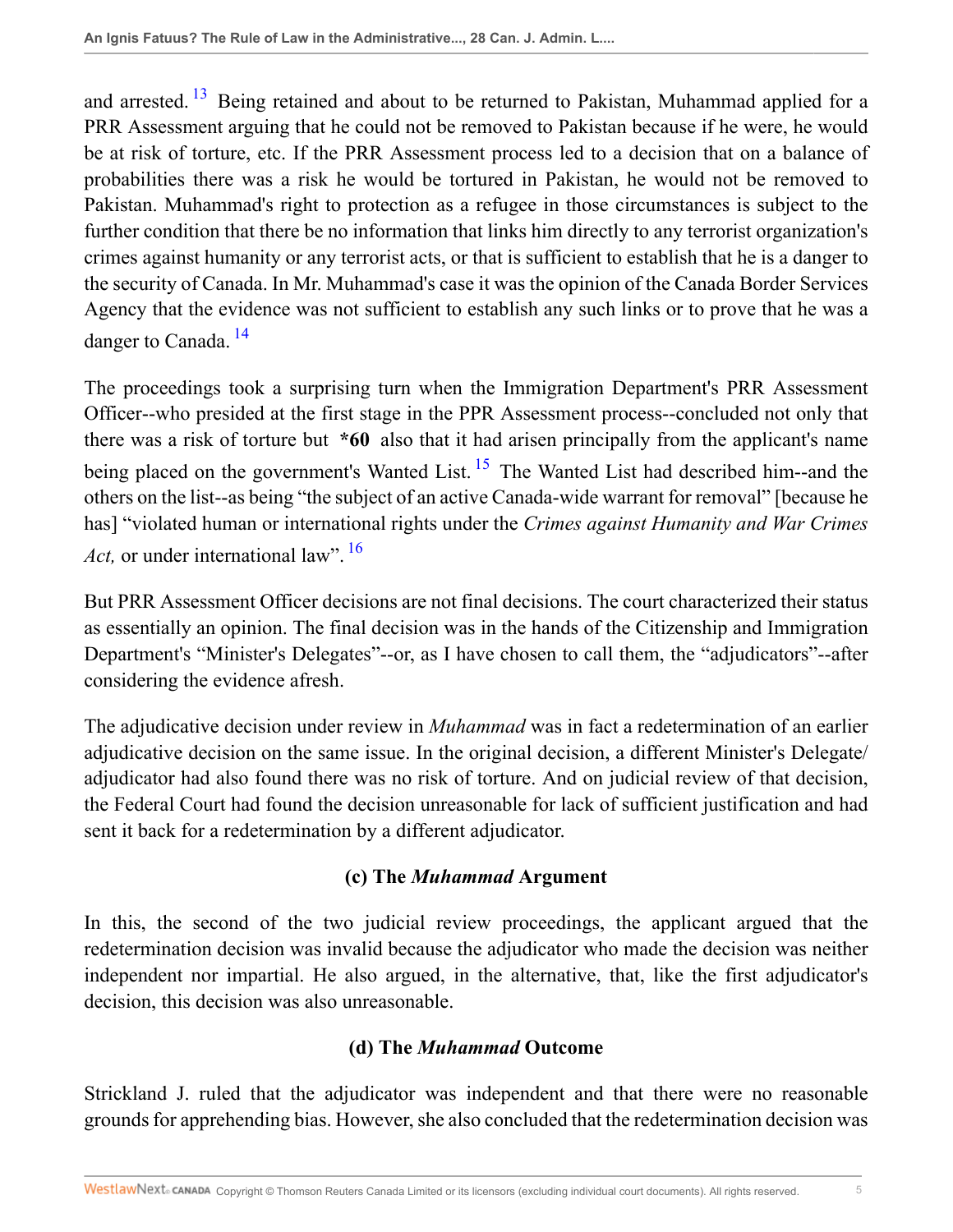unreasonable--again for lack of adequate justification. For that reason, the court sent the issue back for a second redetermination by a third, and again different, adjudicator. This article is concerned only with Strickland J.'s rulings on the independence and bias issues.

### **(e) The** *Muhammad* **Independence Issue**

### *(i) The Muhammad Independence Facts*

The facts, as found by the Court, that are relevant to the independence issue include the following.

The Minister of Citizenship and Immigration Canada--i.e., the executive branch--was the opposing party in the proceedings, and the management of that Minister's litigation in high profile cases is the responsibility of the **\*61** Citizenship and Immigration Department's "Case Management Branch", a responsibility that surprisingly includes not only managing the government's litigation opposing PRR Assessment applications but also supplying the adjudicators that hear and determine those applications.

The PRR Assessment adjudicators come from a group of Case Management Branch employees appointed by the Branch to the position of "Director, Case Determination". There are a number of such "Directors" and the Minister has delegated the power to adjudicate PRR Assessment applications to those Directors. This is why the adjudicator in this case is referred to in the judgment as the "Minister's Delegate".

The Case Determination Directors--one of whom was the adjudicator assigned to hear and decide the Muhammad application-- are supervised directly by the head of the Case Management Branch. They report to him personally and meet with him on a "regular" basis to "discuss operational matters and individual files" and he is the one who conducts their "mid-year and year-end performance reviews". <sup>[17](#page-26-7)</sup>

<span id="page-5-0"></span>There is no independent procedure for selecting the particular adjudicator to be assigned to a particular case. The adjudicators assigned to hear and decide Muhammad's case were the arbitrary choices by the adjudicators' supervisor--the head of the Case Management Branch.

<span id="page-5-1"></span>In an affidavit filed in this case, the head of the Branch stated that he had "advised the Minister's Delegates [the Directors, Case Determination, in his Branch--the "adjudicators", as this author calls them] not to discuss their cases with him; that he has never discussed the contents of their decisions; and that his practice is to emphasize to the [adjudicators] that their decisions are theirs alone"<sup> $18$ </sup>

### *(ii) The Muhammad Independence Law*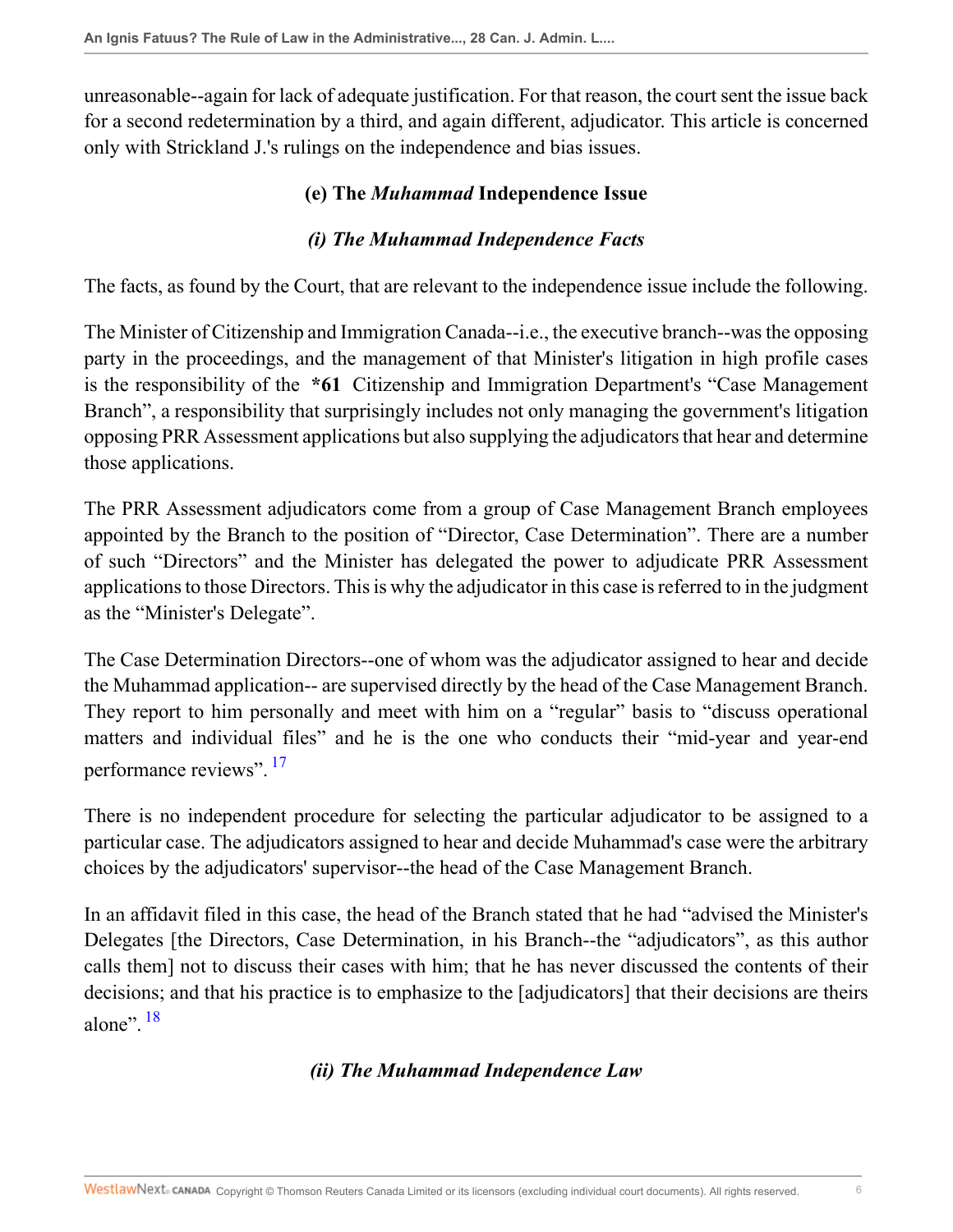### <span id="page-6-2"></span><span id="page-6-1"></span><span id="page-6-0"></span>**(A)** *Généreux***--The Case which is the Rule of Law's Dispositive Authority**

The rule of law's principles of judicial independence as they apply to these facts are most relevantly seen in a 1992 Supreme Court of Canada decision in which the *Valente* principles of judicial independence were applied to a set of facts that are, in all relevant respects, indistinguishable from the facts in *Muhammad.*

The decision is *R. v. Généreux.* <sup>[19](#page-26-9)</sup> It is the decision in which the Supreme Court of Canada found that the traditional structures of the Canadian Army's General Court Martial proceedings contravened the judicial independence requirements spelled out in *Valente.* The decision overruled the Court's own **\*62** pre-*Valente* decision in *MacKay* [20](#page-26-10) and led to a major restructuring of what had been a long tradition of executive-branch control of military justice.<sup>[21](#page-26-11)</sup>

*Généreux* was not referenced in *Muhammad* but on the *Muhammad* facts it plainly should have been dispositive of the independence issue in favour of the applicant.

In *Généreux,* the applicant for judicial review was a soldier charged with a narcotics offence. The body opposing the applicant--i.e., the body that convened the court martial and prosecuted the applicant--was, the Court found, an "integral part of the military hierarchy". And because the Court also found that the senior members of the military hierarchy were "responsible to their superiors in the Department of Defence" the hierarchy was therefore, in the Court's view, "an integral part of the executive".  $22$ 

<span id="page-6-4"></span><span id="page-6-3"></span>The management of the court martial proceeding was found by the Court to be in the hands of the Office of the Judge Advocate General, whose "close ties" to the "executive" were, in the Court's view, "obvious". [23](#page-26-13)

The "judge" in the case was the person designated as the "judge advocate". He was a military judge, which is to say, a military "legal officer" employed within the Office of the Judge Advocate General and designated by the Judge Advocate General to be a member of the Office's cadre of "military judges".<sup>[24](#page-26-14)</sup>

<span id="page-6-6"></span><span id="page-6-5"></span>The selection of individual military judges to be the judge advocate in particular cases was, the Court found, the responsibility of the "executive"-- i.e., the Judge Advocate General.  $^{25}$  $^{25}$  $^{25}$ 

<span id="page-6-7"></span>Moreover, a military judge's performance was formally evaluated by his or her superiors, also part of the executive--an evaluation that "could", the Court said, "potentially reflect his superior's satisfaction or dissatisfaction with his conduct at a court martial" with the result that "the executive might effectively reward or punish an officer for his or her performance [as the judge advocate] of a General Court Martial". <sup>[26](#page-26-16)</sup>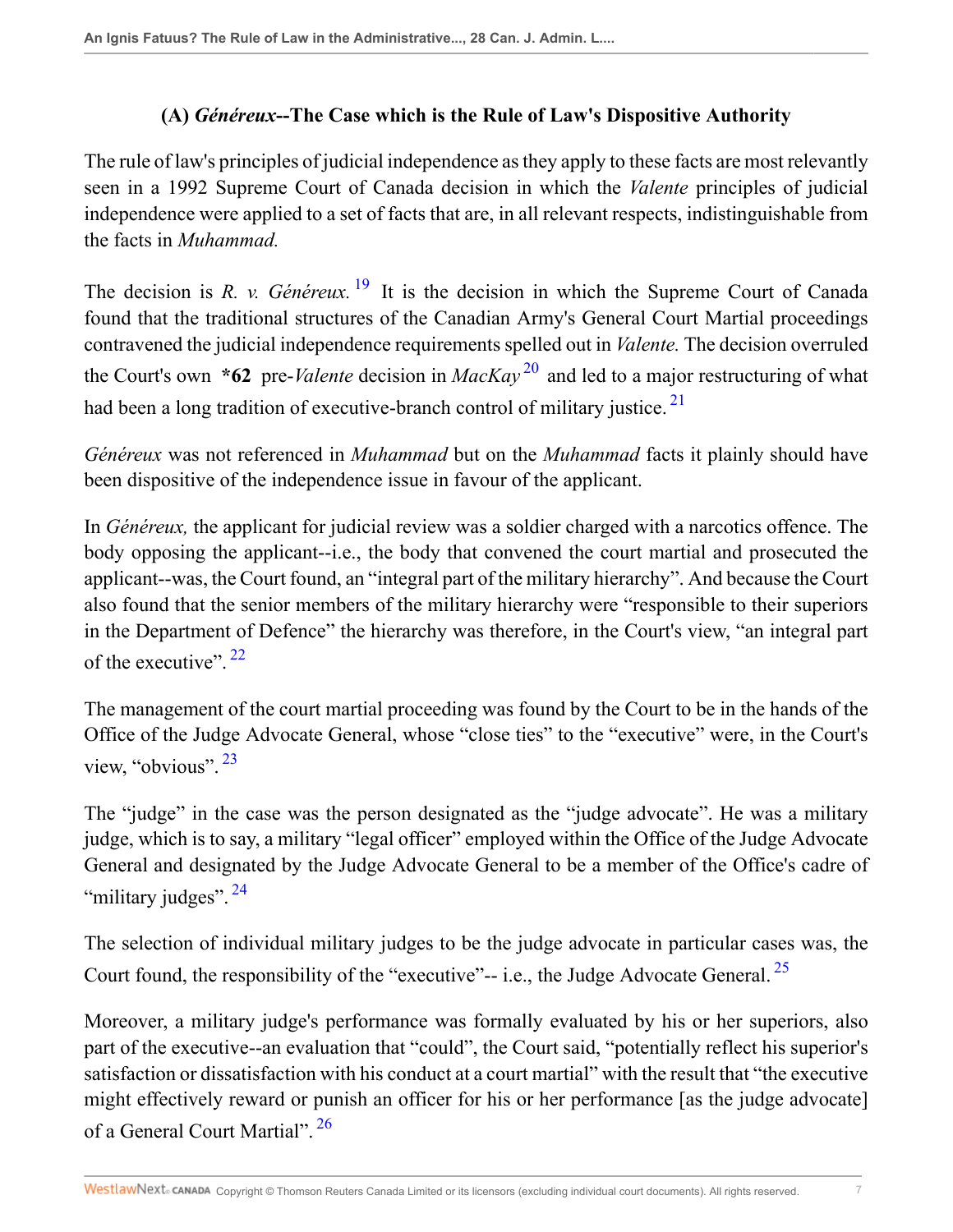#### **(B) The** *Généreux* **Facts are the** *Muhammad* **Facts--a Perfect Fit**

A comparative analysis of the two cases will show that the role played in *Généreux* by the Minister of Defence was played in *Muhammad* by the Minister of Citizenship and Immigration; the role of the military hierarchy in *Généreux* was played in *Muhammad* by the Department of Citizenship and Immigration; the role of the Office of the Judge Advocate General was played by the **\*63** Department's Case Management Branch, the role of the Judge Advocate General by the head of the Case Management Branch, and the role of the judge advocate--the judge--was played by the Minister's Delegate (the adjudicator) chosen by the head of the Case Management Branch from the Branch's cadre of adjudicators. In short, in both cases the applicant's interests were opposed by the executive branch and adjudicated by the executive branch.

#### <span id="page-7-0"></span>**(C) The** *Généreux* **Result**

On these facts, the Supreme Court found in *Généreux* that none of the three *Valente* conditions of judicial independence--security of tenure, financial security, or institutional independence--could be seen to be satisfied. An exposition of the law of judicial independence, as the *Généreux* Court applied it to those facts, may be found in the majority judgment of Chief Justice Lamer.<sup>[27](#page-26-17)</sup> Of special relevance to the *Muhammad* facts is the following reference in the Chief Justice's judgment to the Court's particular concern about the executive being free to choose arbitrarily the particular adjudicator to be assigned to a particular case.

( ... ) A reasonable person might well have entertained an apprehension that a legal officer's occupation as a military judge would be affected by his or her performance in earlier cases. Nothing in what I have said here should be taken to impugn the integrity of the judge advocate who presided at the appellant's trial, nor to suggest that judge advocates in fact are influenced by career concerns in the discharge of their adjudicative duties. **The point is, however, that a reasonable person could well have entertained the apprehension that the person chosen as judge advocate had been selected because he or she had satisfied the interests of the executive, or at least has not seriously disappointed the executive's expectations, in previous proceedings. Any system of military tribunals which does not banish such apprehensions will be defective in terms of [the requirements of judicial independence]** ... [28](#page-26-18)

#### <span id="page-7-1"></span>**(f) The** *Muhammad* **Bias Issue**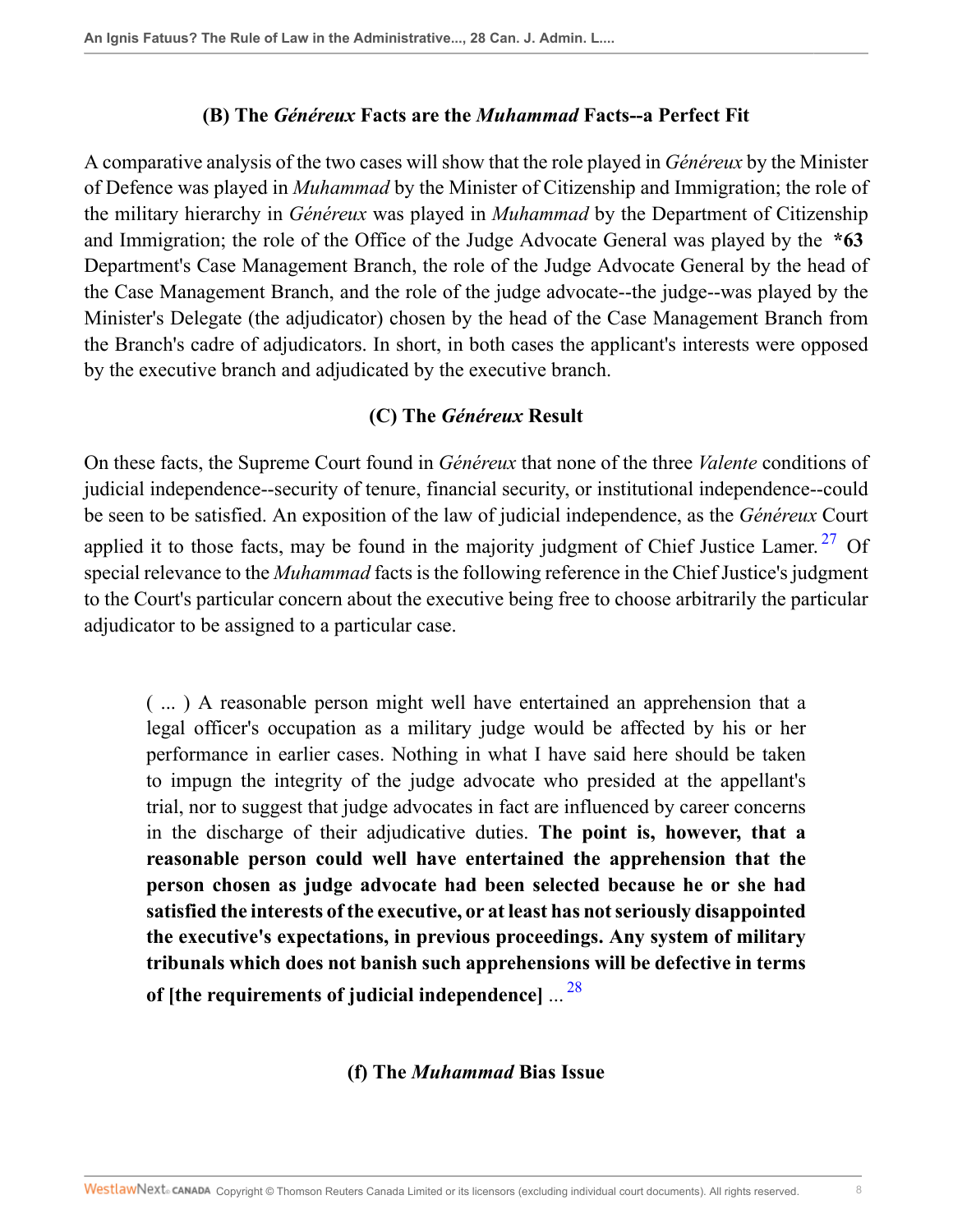### *(i) The Muhammad Bias Facts*

The facts in *Muhammad* as found by the Court that are relevant to the bias issue, as opposed to the independence issue, include the following.

### **(A) What the Adjudicator Knew**

It was known within the Case Management Branch that if the Branch adjudicators were to agree with the **PRR** Assessment Officer's decision that Muhammad was not removable from Canada because he had been placed on the **\*64** Wanted List, the Minister of their department would suffer a significant political embarrassment. And this was the department in which the adjudicators (and their supervisor, the head of the Branch) were employed and in which they were all pursuing their public service careers.

The Minister had publicly defended the Wanted List against the very criticism that the PRR Assessment Officer's decision in *Muhammad* now showed to have been prescient--that is, that listing a person on the Wanted List would open him to a risk of torture and thus prevent his removal from Canada<sup>[29](#page-26-19)</sup>

<span id="page-8-0"></span>At the time she made her decision, the Department's adjudicator knew of the Minister's public support of the Wanted List and of his public defence of the List against the concern that it would create a risk of torture and effectively prevent persons listed from being removed from Canada.<sup>[30](#page-27-0)</sup>

## <span id="page-8-1"></span>**(B) The Ill-Advised Meeting**

The Wanted List is an enforcement tool devised and administered by the Canada Border Services Agency (CBSA). After the PRR Assessment Officer's decision in *Muhammad* was published, the "Director General of the CBSA's Border Operations" sought what is acknowledged to have been an unprecedented and, in Justice Strickland's words, an "ill-advised" meeting with the head of the Case Management Branch.

The applicant's counsel became aware of this meeting through an affidavit sent to him by a former director of enforcement with the CBSA in what one assumes was an act of whistleblowing. (This information came to light three weeks after the redetermination decision had been made and in time to be included as grounds for the bias claim in the judicial review application.)

Justice Strickland's own criticism of that meeting reads as follows: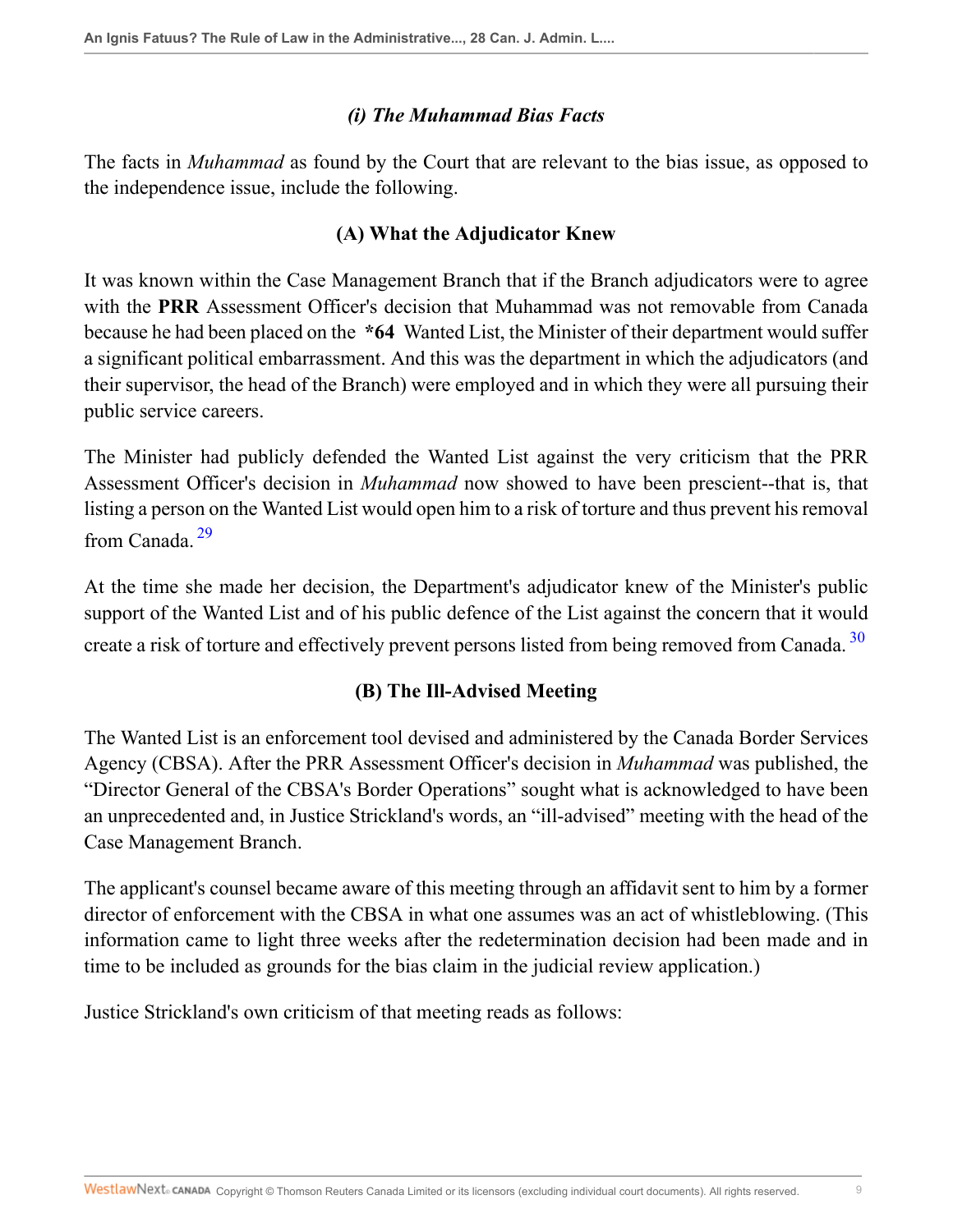<span id="page-9-0"></span>The February 3, 2012 meeting was certainly ill-advised as it could easily be perceived as, and indeed may have been, an attempt to influence the decisionmaking process.  $31$ 

<span id="page-9-1"></span>The evidence of that meeting consisted of the whistleblower's affidavit and the affidavits subsequently filed in response by all the attendees and the cross-examinations on those affidavits.  $32$  The evidence is described in paras 122 and 123 of the judgment.

The stated agenda for the meeting was: "Muhammad-- discussion on next steps". The most important "next step" at the time would have been the final adjudication of the risk issue by a Case Management Branch adjudicator.

At the meeting, the CBSA's Director-General of Border Operations commented negatively on the Case Management Branch's lack of oversight of the PRR Assessment Officer's decision and expressed her concern about the **\*65** impact on the CBSA's enforcement mandate should the Officer's decision be confirmed by a Case Management Branch adjudicator thereby putting the viability of the Wanted List in question. [33](#page-27-3)

One of the senior members of the CBSA (the head of the CBSA's Case Management Division) who had accompanied her boss to the meeting conceded in her examination that she left the meeting confident that there would be "a good decision" for the CBSA in the *Muhammad* case.

# <span id="page-9-2"></span>**(C) Evidence of a History of Bias in the Decisionmaking of the Case Management Branch's Adjudicators**

The Court also had before it a Statutory Declaration by a lawyer with the applicant's counsel's firm in which he declared that where PRR Assessments were performed by Case Management Branch adjudicators in the context of security certificate cases, his law firm's experience was that those adjudicators "always", and unreasonably, found that the applicants faced no risk of torture upon deportation: [34](#page-27-4)

<span id="page-9-3"></span>Post Suresh, where either the PRRA assessment or the danger opinion was made in the context of Security Certificate Cases, the Minister's Delegate always found that there was no risk of torture faced by the individual named in the Certificate. All of the persons represented by my firm in this situation were subsequently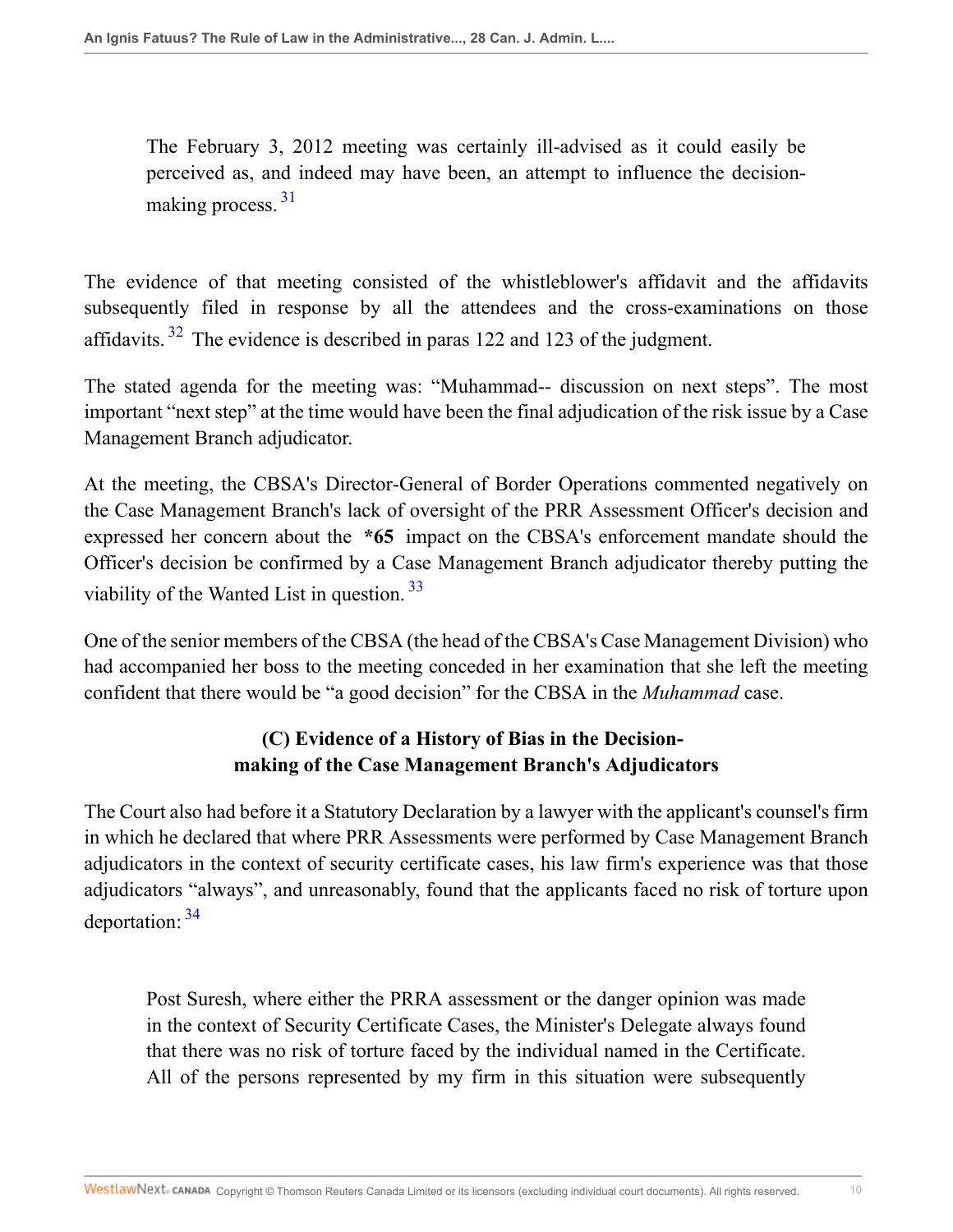successful in obtaining stays of their removals from the Federal Court due to the unreasonableness of the Minister's Delegate's finding.

#### *(ii) The Muhammad Bias Law*

#### **(A)** *Newfoundland Telephone*

An authoritative statement of the bias principle and of the rule of law's standard test for bias as it applies to individual adjudicators appointed to administrative tribunals may be found in the Supreme Court's decision in *Newfoundland Telephone Co. v. Newfoundland (Board of Commissioners of Public Utilities):*

The duty to act fairly includes the duty to provide procedural fairness to the parties. That simply cannot exist if an adjudicator is biased. It is, of course, impossible to determine the precise state of mind of an adjudicator who has made an administrative board decision. As **a result, the courts have taken the position that an unbiased appearance is, in itself, an essential component of procedural fairness.** To ensure fairness the conduct of members of administrative tribunals has been measured against a standard of reasonable apprehension of bias. The test is **\*66** whether a reasonably informed bystander could reasonably perceive bias on the part of an adjudicator.<sup>[35](#page-27-5)</sup>

#### <span id="page-10-2"></span><span id="page-10-1"></span><span id="page-10-0"></span>**(B)** *Wewaykum*

The Supreme Court has addressed the law respecting the apprehension of bias most prominently in its 2003 decision in *Wewaykum Indian Band v. Canada.* [36](#page-27-6) In that case, the appellant Wewaykum had applied to have a decision of the Supreme Court set aside on the grounds of an apprehended bias on the part of Justice Binnie. The bias apprehension was argued because of Justice Binnie's alleged prior "involvement" in the issue in the years when he was the Associate Deputy Minister of Justice--an involvement that Justice Binnie did not remember.

The Court took the opportunity occasioned by its consideration of the bias allegation respecting Justice Binnie to examine why it is that for an adjudicator to be disqualified on the grounds of bias the law does not require proof of actual bias but only proof that there is a reasonable *apprehension* of bias. It examined this question by asking itself what it was that motivated applicants to say they are not alleging actual bias but are just claiming an *apprehension* of actual bias? [37](#page-27-7) And it identified three reasons for applicants typically not asserting actual bias.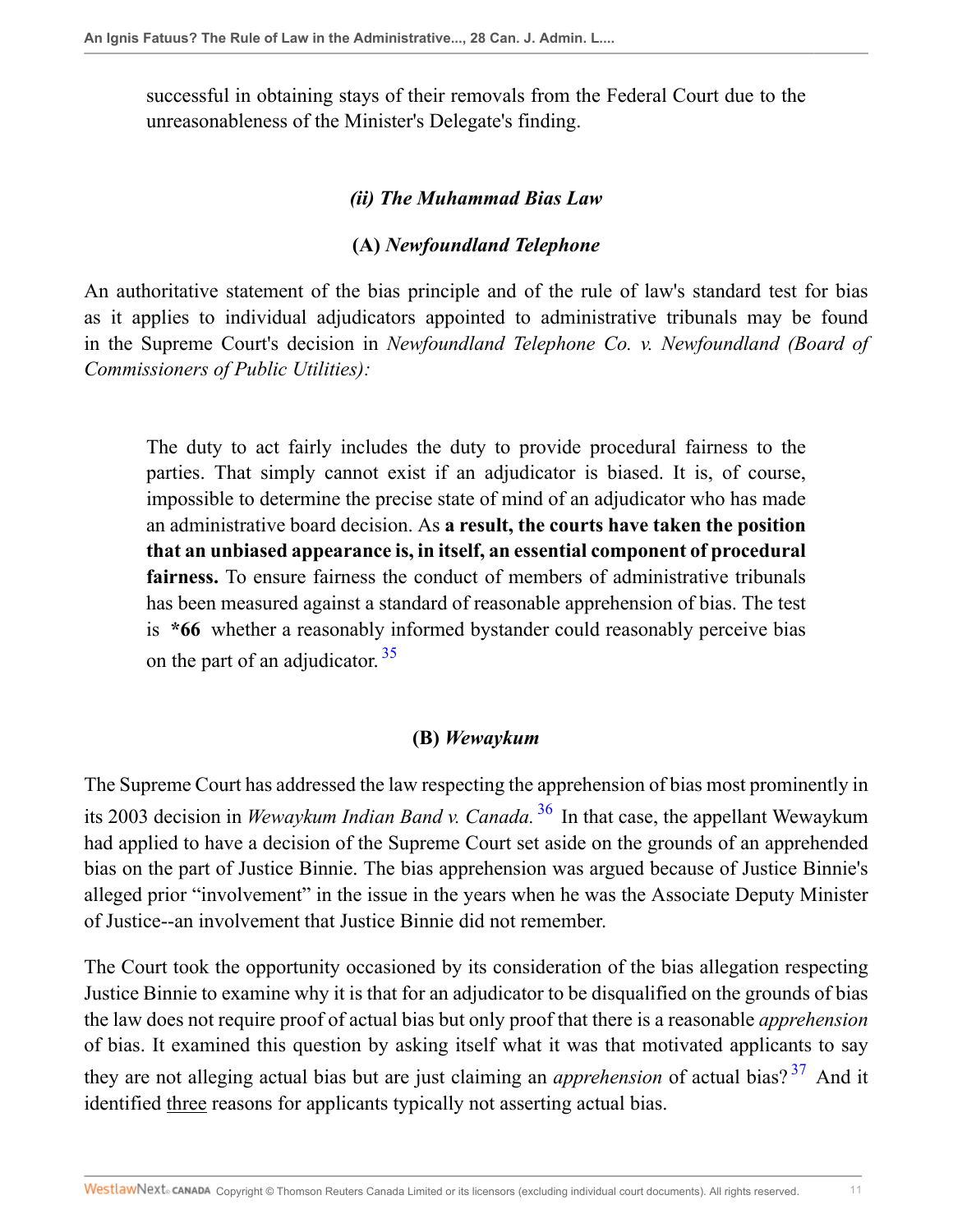<span id="page-11-0"></span>The first reason arises, the Court noted, when it would be "unwise or unrealistic" for the law to require "proof of the real thing". In those circumstances, the Court recognizes that "reasonable apprehension of bias" is a "surrogate" for actual bias  $38$ 

The second reason for applicants relying only on an apprehension of bias arises, the Court said, in the circumstances where the applicant may be prepared to concede that the judge *acted* in good faith but was nevertheless *unconsciously* biased. There is obviously no chance at all, the Court acknowledged, of proving an unconscious bias, but a judge who has one is nonetheless disqualified, and the only way to get at an unconscious bias is through proving a reasonable apprehension of bias.

The Court addressed the latter point particularly in the following passage:

( ... ) In *R. v. Gough,* [1993] A.C. 646 (H.L.), at p. 665, quoting Devlin L.J. in *The Queen v. [Barnsley Licensing Justices,](http://nextcanada.westlaw.com/Link/Document/FullText?findType=Y&serNum=1960017677&pubNum=0003898&originatingDoc=I9da097f6c70c11e498db8b09b4f043e0&refType=IC&originationContext=document&vr=3.0&rs=cblt1.0&transitionType=DocumentItem&contextData=(sc.Search))* [1960] 2 Q.B. 167 (C.A.), Lord Goff reminded us that:

<span id="page-11-1"></span>Bias is or may be an unconscious thing and a man may honestly say that he was not actually biased and did not allow his interest to **\*67** affect his mind, although, nevertheless, he may have allowed it unconsciously to do so. The matter must be determined upon the probabilities to be inferred from the circumstances in which the justices sit. [39](#page-27-9)

The third reason the Court identified for an applicant claiming only an apprehension of bias is the recognition that looking for real bias is "not the relevant inquiry".

The *Wewaykum* Court's summary of that principle appears in the following passage:

In the present case, as is most common, parties have relied on Lord Hewart C.J.'s aphorism that "it is not merely of some importance but is of fundamental importance that justice should not only be done, but should manifestly and undoubtedly be seen to be done" *(The King v. [Sussex Justices, Ex parte McCarthy,](http://nextcanada.westlaw.com/Link/Document/FullText?findType=Y&serNum=1923018915&pubNum=0003719&originatingDoc=I9da097f6c70c11e498db8b09b4f043e0&refType=IC&fi=co_pp_sp_3719_259&originationContext=document&vr=3.0&rs=cblt1.0&transitionType=DocumentItem&contextData=(sc.Search)#co_pp_sp_3719_259)* [\[1924\] 1 K.B. 256, at p. 259](http://nextcanada.westlaw.com/Link/Document/FullText?findType=Y&serNum=1923018915&pubNum=0003719&originatingDoc=I9da097f6c70c11e498db8b09b4f043e0&refType=IC&fi=co_pp_sp_3719_259&originationContext=document&vr=3.0&rs=cblt1.0&transitionType=DocumentItem&contextData=(sc.Search)#co_pp_sp_3719_259)). To put it differently, in cases where disqualification is argued, the relevant inquiry is not whether there was in fact either conscious or unconscious bias on the part of the judge, but whether a reasonable person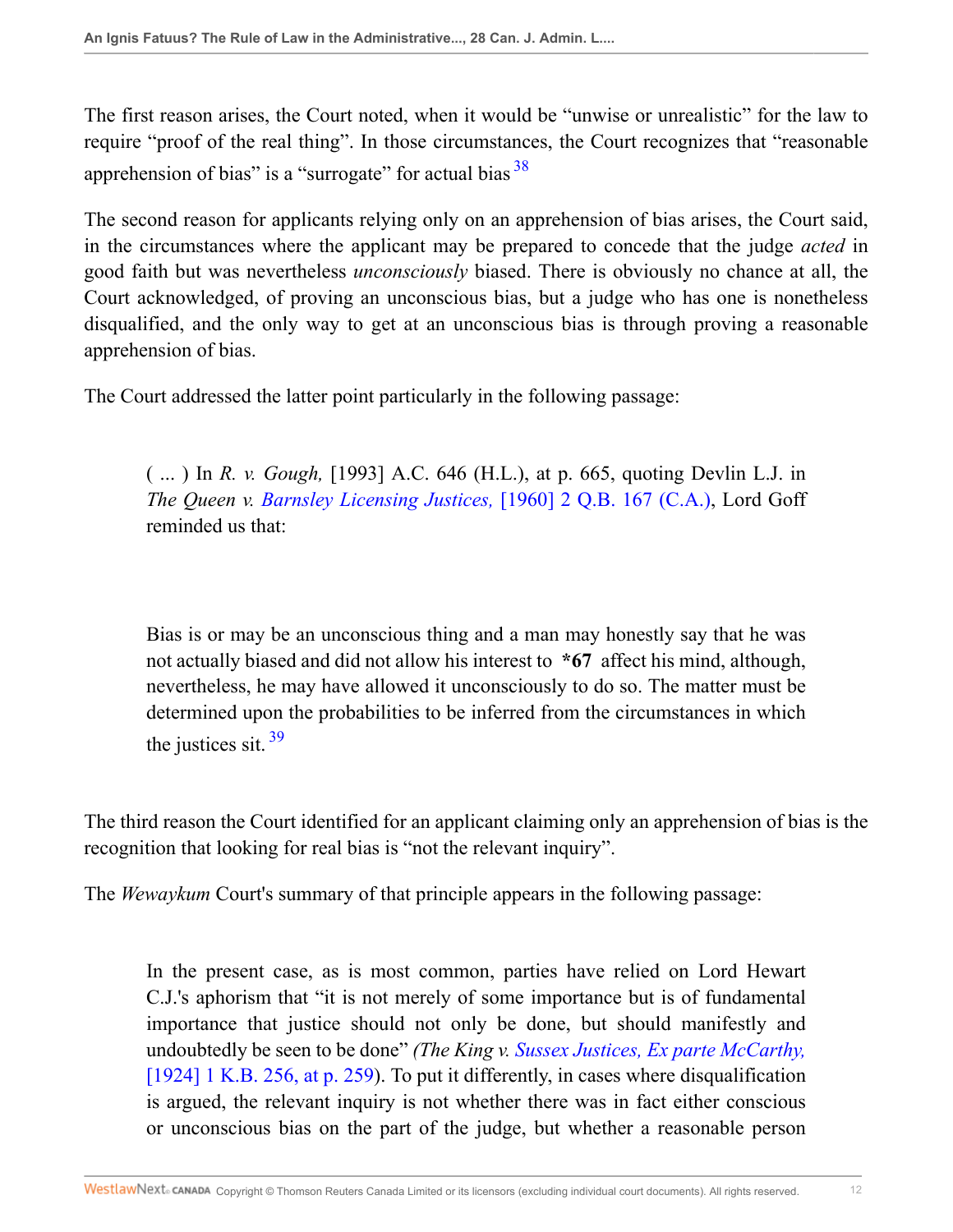properly informed would apprehend that there was. In that sense, the reasonable apprehension of bias is not just a surrogate for unavailable evidence, or an evidentiary device to establish the likelihood of unconscious bias, but the manifestation of a broader preoccupation about the image of justice. As was said by Lord Goff in *Gough, supra* at p. 659, "there is an overriding public interest that there should be confidence in the integrity of the administration of justice".  $40$ 

### <span id="page-12-0"></span>**(C) Bias and the Standard of Proof**

In *Wewaykum,* the Supreme Court also addressed the standard of proof issue in apprehension of bias cases:

... it is worth repeating that the standard refers to an apprehension of bias that rests on serious grounds, in light of the strong presumption of judicial impartiality. In this respect, de Grandpré J. added these words to the now classical expression of the reasonable apprehension standard:

<span id="page-12-1"></span>The grounds for this apprehension must, however, be substantial, and I ... refus[e] to accept the suggestion that the test be related to the "very sensitive or scrupulous conscience"<sup>, [41](#page-27-11)</sup>

This author would note in passing that ruling out bias apprehensions of an objective observer when they are seen to be attributable to an overly sensitive or overly scrupulous conscience surely cannot justify substituting the apprehensions of an objective observer whose conscience is insensitive to the dangers of **\*68** adjudicator bias. Presumably what is wanted is the classic, reasonable person- one who is not overly sensitive but not unduly insensitive either.

Moreover, courts must expect the sensitivity to the danger of bias of any objective observer to be reasonably affected by his or her understanding of what is at stake. And it stands to reason that such an observer's sensitivity must be regarded as enhanced in the circumstance where the bias concerns are known to relate to an adjudicator entrusted with an adjudication in which a conscious or unconscious bias in favour of the respondent could result in the applicant being unjustifiably exposed to life-altering consequences such as, in this case, torture.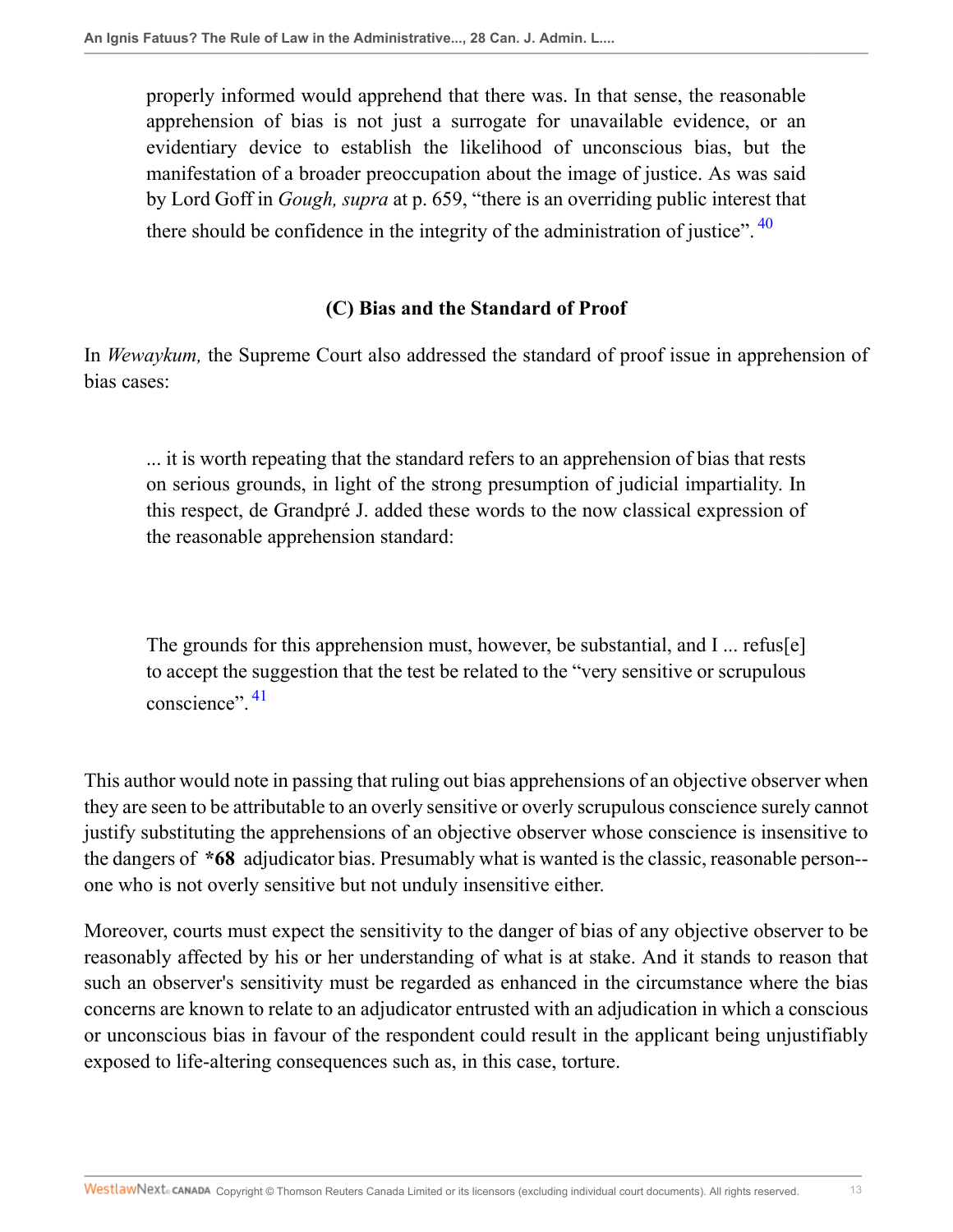# **5. WHAT THE RULE OF LAW IN ITS ORIGINAL FORM WOULD HAVE SAID IN** *MUHAMMAD*

#### **(a) What the Rule of Law Would Have Said on the Independence Issue**

Of the three conditions of judicial independence defined in *Valente,* it is perfectly apparent that the adjudicator in *Muhammad* could not satisfy the third one; and she only needed to fail one to be disqualified. Moreover, it is more than probable, though perhaps arguably not conclusive, that the adjudicator could not satisfy the first two conditions. On the equivalent facts in *Généreux,* the Supreme Court held that the judge advocate had satisfied neither of the first or second conditions.

The third condition of independence which the adjudicator plainly could not satisfy is what the *Valente* Court called variously "institutional" independence or "administrative" independence or "adjudicative" independence. Subsequently, it has been usually described as "administrative independence". The requirement is defined in *Valente* at paragraphs 47 to 52. Its traditional expression is:

<span id="page-13-0"></span>The third essential condition of judicial independence ... is in my opinion the institutional independence of the tribunal with respect to matters of administration bearing directly on the exercise of its judicial function.<sup>[42](#page-27-12)</sup>

And what the *Valente* Court had in mind when it referred to "matters of administration bearing directly on the exercise of its judicial function" clearly included the assignment of adjudicators to particular cases. The *Valente* judgment reads in part as follows:

<span id="page-13-1"></span>**Judicial control over** the matters referred to by Howland C.J.O. [in the Court below] - **assignment of** judges, sittings of the court, and court lists - as well as the related matters of allocation of court rooms and direction of the administrative staff engaged in carrying out these functions, has generally been considered **the essential or minimum requirement for institutional ... independence.** [43](#page-27-13)

**\*69** In *Muhammad,* this third rail of independence, as it were, was emphatically touched. The "assignment" of the "judge" was not under the control of an independent body but directly under the control of the executive branch itself.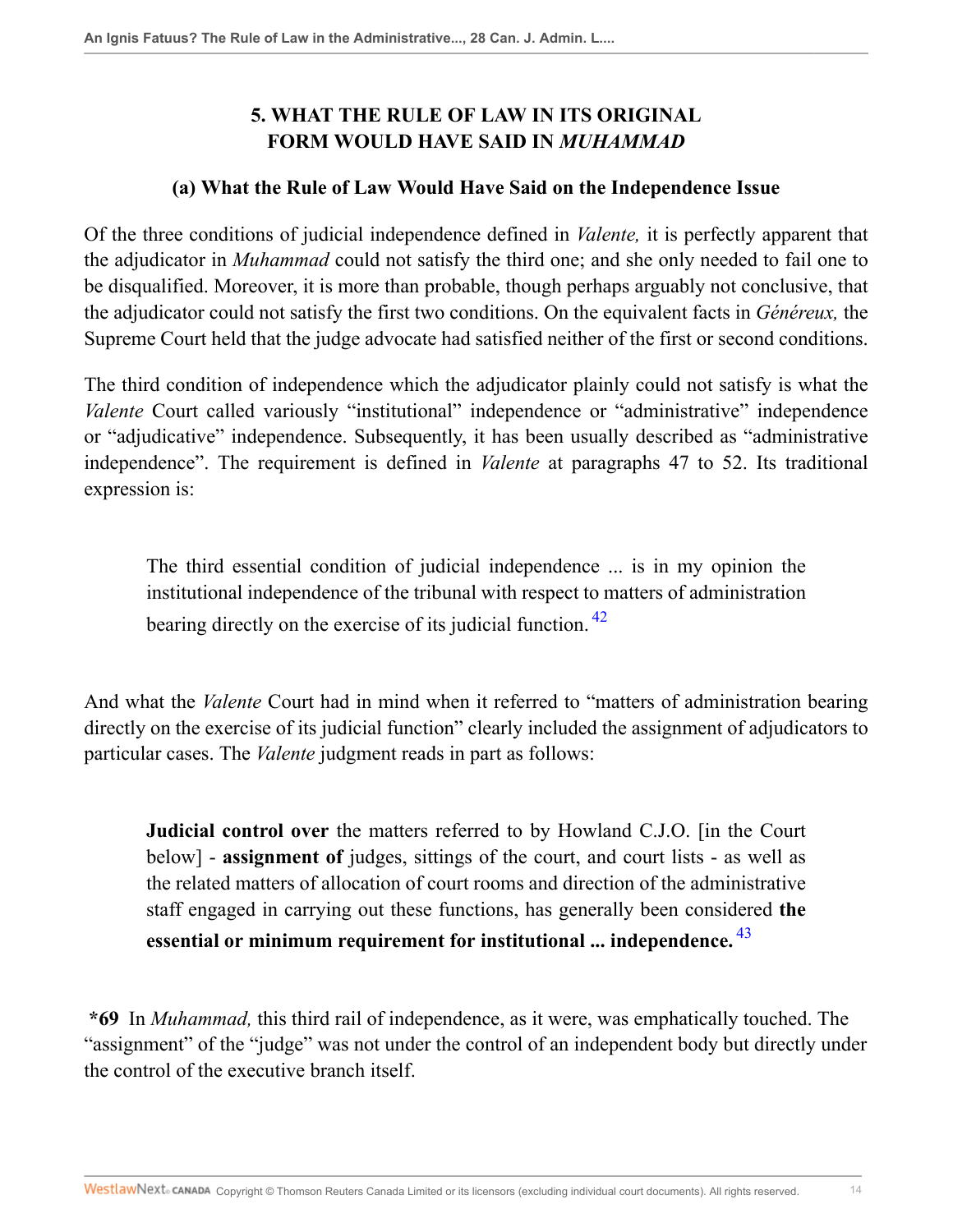Moreover, if one looks at the independence issue more generally, is it not just painfully obvious that from a rule-of-law perspective no one could say that this adjudicator was independent of the government? Consider:

• That the adjudicator was selected to be the adjudicator by the opposing party in the proceedings--that is, the government;

• That she is in fact an employee of that opposing party;

• That there are grounds for at least a reasonable apprehension that the government's satisfaction with her performance in adjudicating the same or similar issues in the past is likely to have influenced her selection to do so in this case;

• That her adjudicative career requires her to get adjudicative assignments from the government in future similar cases; and

• That an objective observer would reasonably perceive that the adjudicator would believe her career prospects to be in some degree contingent on the continuing approval of the government (as effectuated in particular through the vehicle of the Case Management Branch head's evaluation of her performance at six-month intervals).

### **(b) What the Rule of Law in its Original Form Would Have Said on the Bias Issue**

On the bias issue, the rule of law in its usually robust form would have been satisfied that a fully informed objective observer would have had more than ample reasons to apprehend a conscious or at the very least an unconscious bias in this adjudicator.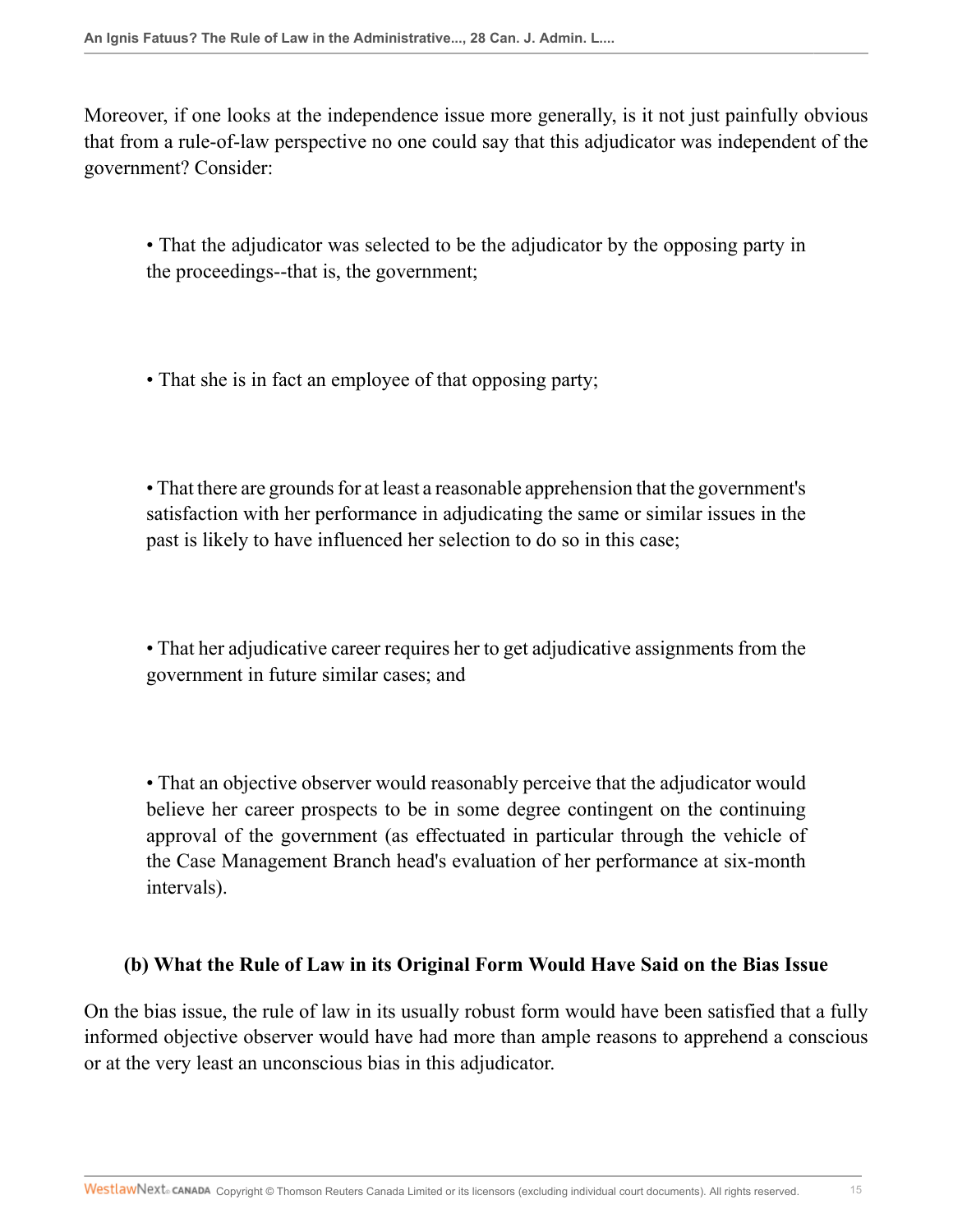The law as it appears in the passage quoted earlier from *Généreux* regarding the assignment of the judge advocate to a particular case by the "executive" applies at least equally to the selection of the adjudicator by the head of the Case Management Branch in *Muhammad,* and it is worth repeating:

<span id="page-15-0"></span>( ... ) The point is ... that a reasonable person could well have entertained the apprehension that the person chosen as [the adjudicator] had been selected because he or she had satisfied the interests of the executive, or at least has not seriously disappointed the executive's expectations, in previous proceedings. Any system [of adjudication] ... which does not banish such apprehensions will be defective in terms of [the requirements of judicial independence] ...<sup>[44](#page-27-14)</sup>

<span id="page-15-1"></span>It is also important to remember that, on the facts in *Muhammad,* the objective observer would be taken to know that the person who selected the adjudicator is the person--the head of the Case Management Branch ("CMB") **\*70** --who had been at the ill-advised meeting with the CBSA officials; a meeting that one of the CBSA officials conceded had left her with the impression that the CBSA could count on getting a "good decision" from the Case Management Branch adjudicators on the torture issue.  $45$  The observer would also not miss the fact that the latter impression could only have been derived from the Case Management Branch head himself, the only member of the CMB at the meeting, the same head who had then selected the adjudicator to make that decision.

An objective observer also could not help but reasonably apprehend at least an unconscious bias from the circumstance of the adjudicator knowing that if she were to find that the placing of Muhammad's name on the Wanted List had created the risk of torture that would keep Muhammad in Canada she would be responsible for subjecting her Minister to political embarrassment.

The observer would also have reasonably apprehended that, even absent direct evidence to the contrary, the chances were good that the adjudicator would have learned of the "ill-advised" meeting of the Canadian Border Services Agency with her boss, and of the pressure emanating from that agency for the Case Management Branch adjudicators to reverse the Assessment Officer's decision.

All of that, the rule of law as we used to know it would have concluded, fully justified a finding that there were more than adequate grounds for a reasonable apprehension of conscious or unconscious bias.

# **6. WHAT THE** *MUHAMMAD* **COURT SAID**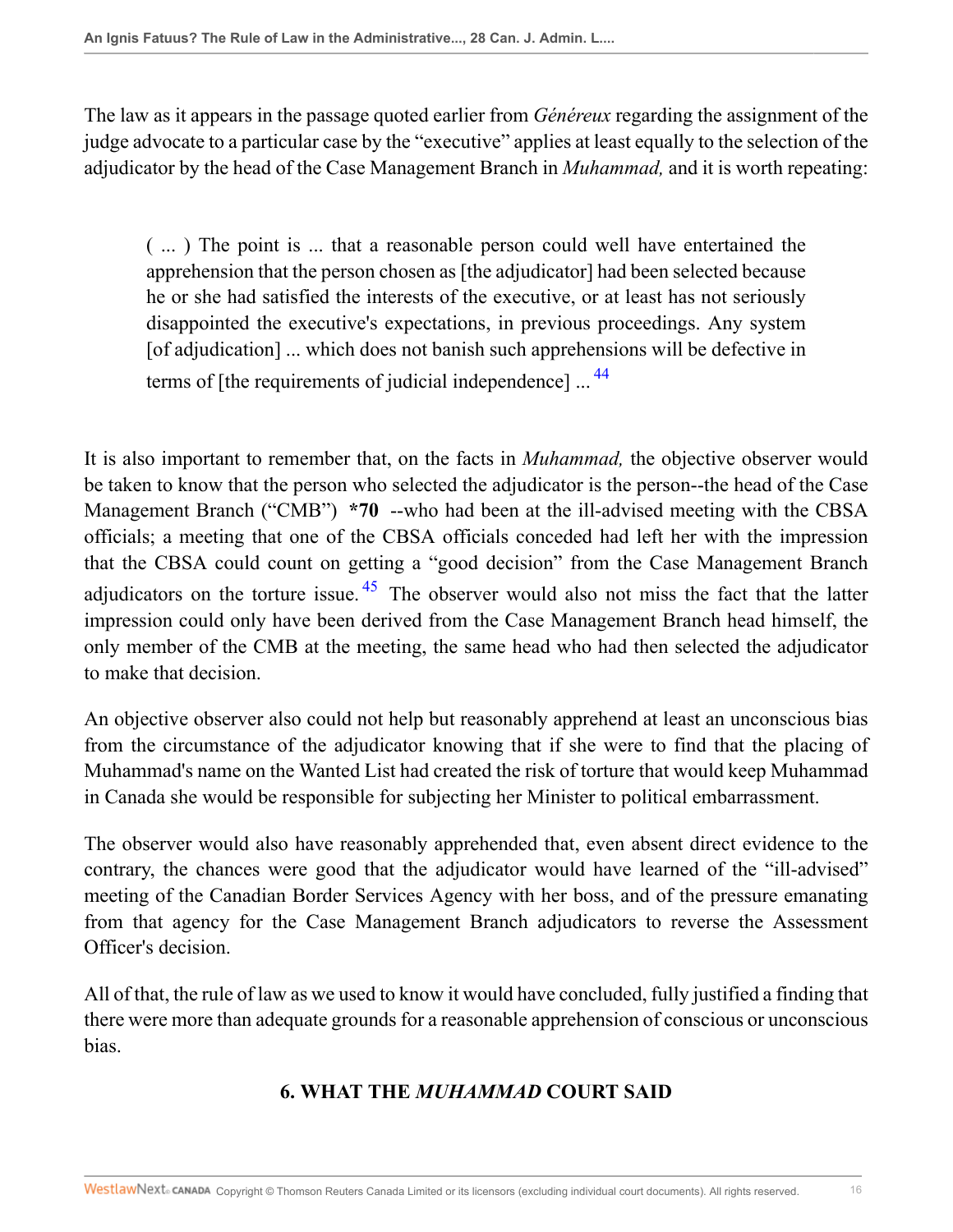To understand how the rule of law was reduced to a fatuous fire in this case it is necessary to trace the court's reasoning process almost paragraph by paragraph. And at the outset one needs to note that the judgment is generally characterised by a persistent conflation of the issues of independence and bias and it is not always possible to distinguish the judge's views on independence from those relating to bias. There is also, both in Strickland J.'s reasons and in the reasons of other Federal Court judgments on which she relies, a general failure to appreciate that the law recognizes independence and impartiality (bias) as separate and distinct issues. In *Généreux,* the Supreme Court, noting the importance of the distinction between the two concepts, referenced *Valente:*

This Court has had the opportunity, recently, to define more precisely the content of the right to be tried by an independent and impartial tribunal. In particular, the Court has drawn a firm line between the concepts of independence and impartiality. In *Valente,* Le Dain J. described the fundamental difference between these concepts. He noted that although the basic concerns of independence and impartiality are the same, the focus of each concept is different (at p. 685):

**\*71** Although there is obviously a close relationship between independence and impartiality, they are nevertheless separate and distinct values or requirements. Impartiality refers to a state of mind or attitude of the tribunal in relation to the issues and the parties in a particular case. The word "impartial" ... connotes absence of bias, actual or perceived. The word "independent" ... reflects or embodies the traditional constitutional value of judicial independence. As such, it connotes not merely a state of mind or attitude in the actual exercise of judicial functions, but a status or relationship to others, particularly to the executive branch of government, that rests on objective conditions or guarantees.  $\frac{46}{10}$  $\frac{46}{10}$  $\frac{46}{10}$ 

### **(a) What the** *Muhammad* **Court Said on the Independence Issue**

## <span id="page-16-0"></span>*(i) Paragraph 127*

The Court's analysis of the independence issue begins in paragraph 127, where the conflating of the independence and impartiality issues is evident and the issue of the standard of proof relative to allegations of a lack of independence as well as the proposition that "substantial deference" is owed to a government's choices in structuring its adjudicative functions are first referenced. (I will come back to the latter two issues further on in this article).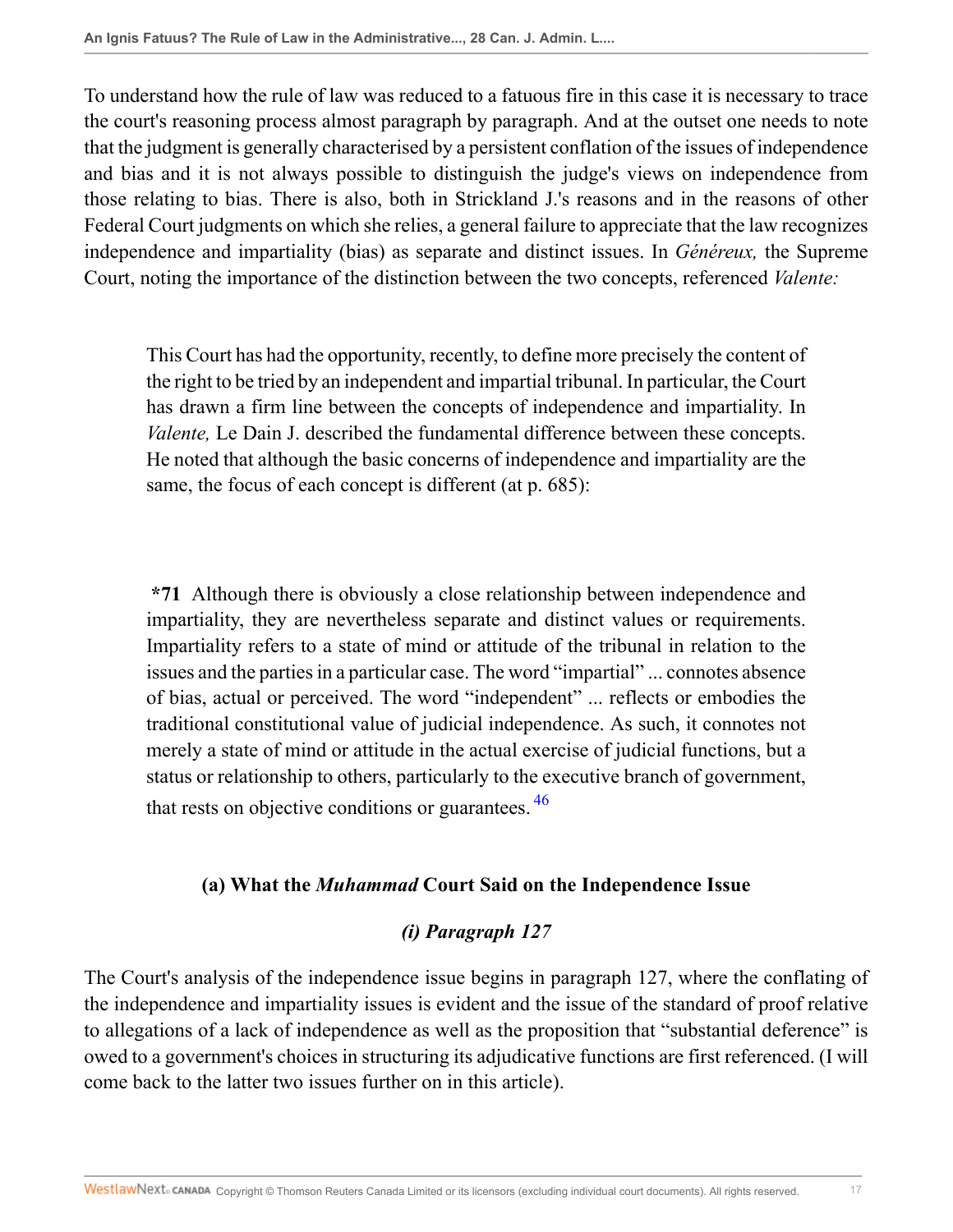<span id="page-17-0"></span>Say, <sup>[47](#page-27-17)</sup> above, is relevant to this application. There, the federal government transferred the PRRA program from CIC to CBSA, then later transferred it back. The applicant in *Say* argued that while the program was located within CBSA, a question of institutional impartiality arose. Justice Gibson applied the test for a reasonable apprehension of bias as described in *Committee for Justice and Liberty,* above, and acknowledged that the requirements of procedural fairness, which include independence and impartiality, vary for different tribunals, as set out in *Bell Canada,* above, and stated:

[22] Against the foregoing, I will approach the allegations now before the Court of **lack of independence or impartiality, or institutional bias,** on a standard of reasonable apprehension of bias or lack of independence or impartiality, not viewed through the eyes of a person of "very sensitive or scrupulous conscience", but rather taking into account the guidance from the Supreme Court of Canada as quoted above. That guidance directs me to bear in mind that grounds for a reasonable apprehension of bias **or perception of a lack of institutional independence** and impartiality **\*72** must be "substantial". I am satisfied that this is particularly true on the facts of this matter where I am further satisfied that **substantial deference is owed to Government decisions that relate to appropriate organization of public servants devoted to the administration of the vast range of responsibilities of the Government of Canada.** [48](#page-27-18)

## <span id="page-17-1"></span>*(ii) Paragraph 124*

On the independence issue, Strickland J.'s judgment makes only a few references. Her conclusion is set out in paragraph 124 where she says: "the Applicant's argument that there is a lack of structural independence ... as a result of situating the Minister's Delegate in the CMB office cannot succeed".

## *(iii) Paragraph 137*

Justice Strickland first identifies the applicable principles of judicial independence in paragraph 137 in which the conflation of the independence issue with the bias issue is plainly seen. The paragraph reads as follows: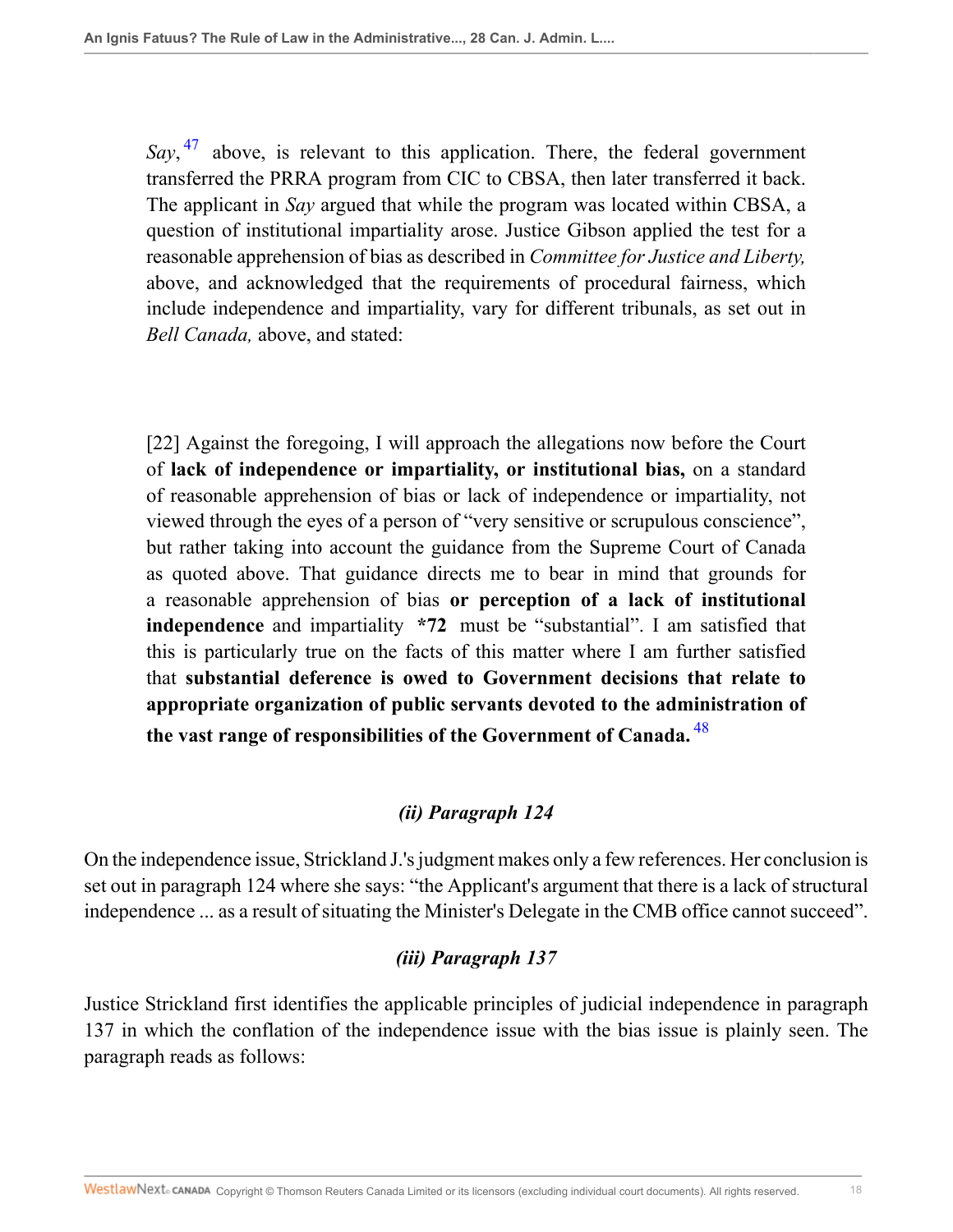Where a substantial number of cases cannot be identified, allegations of an apprehension of bias cannot be brought on an institutional level, but must be dealt with on a case-by-case basis *([Benitez v Canada \(Minister of Citizenship](http://nextcanada.westlaw.com/Link/Document/FullText?findType=Y&serNum=2009064889&pubNum=0007061&originatingDoc=I9da097f6c70c11e498db8b09b4f043e0&refType=IC&originationContext=document&vr=3.0&rs=cblt1.0&transitionType=DocumentItem&contextData=(sc.Search)) and Immigration)*[, 2006 FC 461 \(CanLII\),](http://nextcanada.westlaw.com/Link/Document/FullText?findType=Y&serNum=2009064889&pubNum=0007061&originatingDoc=I9da097f6c70c11e498db8b09b4f043e0&refType=IC&originationContext=document&vr=3.0&rs=cblt1.0&transitionType=DocumentItem&contextData=(sc.Search)) at para 196; *Lippé,* above). **Here, this involves a consideration of whether the Minister's Delegate lacked the hallmarks of independence, those being security of tenure, financial security and administrative control** *(Matsqui,* above, at para 73, 75), and whether there was a reasonable apprehension of bias or abuse of process as a result of [the Minister's] interest in the wanted list. <sup>[49](#page-27-19)</sup>

### <span id="page-18-0"></span>*(iv) Paragraph 144*

Strickland J.'s reasons for saying that the applicant's argument on the *independence* issue (as distinguished from the bias issue) "cannot succeed" are in fact limited only to the following findings in paragraph 144:

In *Mohammad,* above, the Federal Court of Appeal found that the adjudicator in that case, who was an immigration officer pursuant to the IRPA, had security of tenure, which is generally available to public servants. Similarly in *Dunova,* above, described in greater detail below, Chief Justice Crampton found that *PRRA officers are independent as they are members of the Public Service of Canada which is independent from the executive branch of government.* Here, the Minister's Delegate is also a member of the Public Service of Canada and therefore, by corollary, the same principles apply.  $50$ 

### <span id="page-18-1"></span>**\*73 Author's Comment on the Court's View on the Independence Issue**

With great respect, to hold that individuals who are employed in government departments are not part of the executive branch because of their status as members of the Public Service of Canada and for that reason are to be seen for rule of law purposes to be independent of the executive branch, and thus qualified by virtue only of that status to serve as administrative justice adjudicators, is to effectively trump the rule of law's principles as they relate to independence. In the author's understanding, it is axiomatic that the executive branch consists of the Prime Minister and Cabinet and the "administration", with those in the "administration" being typically members of the Public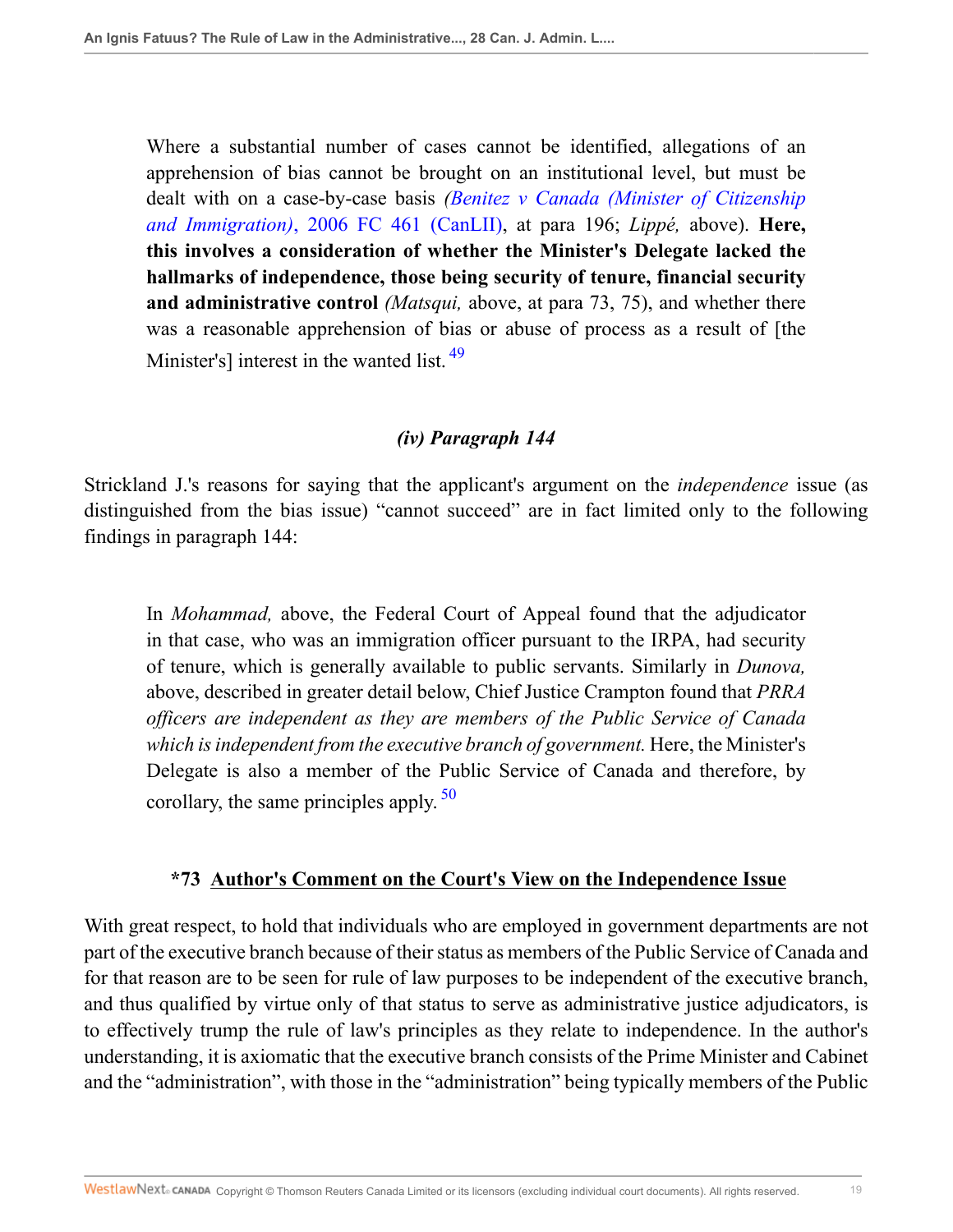Service--presumably including in the *Muhammad* case both the adjudicator and the head of the Case Management Branch.

Justice Strickland did not address the financial security requirement but presumably she would have seen that too to be guaranteed by the adjudicator's status as a member of the Public Service of Canada. But to suggest that the adjudicator's security of tenure and financial status were guaranteed by her status as a member of the public service is to ignore the inevitable impact on her career as a public servant of the performance reviews performed twice a year by her superior--the head of the Case Management Branch. Justice Strickland does not address the implications of those reviews by the person who is responsible for managing the litigation of the Minister's high profile cases, but an objective observer would certainly reasonably perceive that the adjudicator could well believe that a decision in *Muhammad* that was seriously at cross purposes to her supervisor's and his branch's, and his Minister's interests could have significant career implications for her.

In any event, as indicated above, the executive branch's role in assigning the adjudicator to the case should have been enough to disqualify the adjudicator on the law's third condition of independence--that is, the administrative independence condition--and in particular on the grounds of the executive branch--who, in this case, is also the opposing party--selecting the judge--a circumstance to which Justice Strickland makes no reference.

To return briefly to the standard of proof issue as it relates to allegations of a lack of independence, it is important to note that in the *independence* jurisprudence--*Valente* and *Généreux,* etc--there is no mention that a high standard of proof must be met before a court would find an adjudicator not independent. Indeed, it would accord more with rule of law principles to argue that once an applicant has demonstrated a *prima facie* appearance of adjudicator dependency, the rule of law would then require the burden to shift to the government to satisfy the court to a high standard of proof that that perception is somehow unwarranted.

And, finally, Justice Gibson's holding in *Say*, <sup>[51](#page-27-21)</sup> as quoted with approval by Justice Strickland, constitutes a notable contribution to diluting the rule of law in **\*74** the administrative justice system to a mere illusion. Gibson J. holds that court review of the independence of governmentdesigned adjudicative structures is to be constrained by the need for courts to accord "substantial deference" to governments in their choice of such designs, and by the requirement that the quality of independence is to be gauged through the eyes of an observer with a conscience in such matters that is not very sensitive or scrupulous.

### <span id="page-19-0"></span>**(b) What the** *Muhammad* **Court Said on the Bias Issue Generally**

The bulk of Strickland J.'s reasons are focussed on the bias issue--both the issue of institutional bias and the issue of this particular adjudicator's individual bias. Her reasoning on the bias issue is to be seen in paragraphs 126 to 156.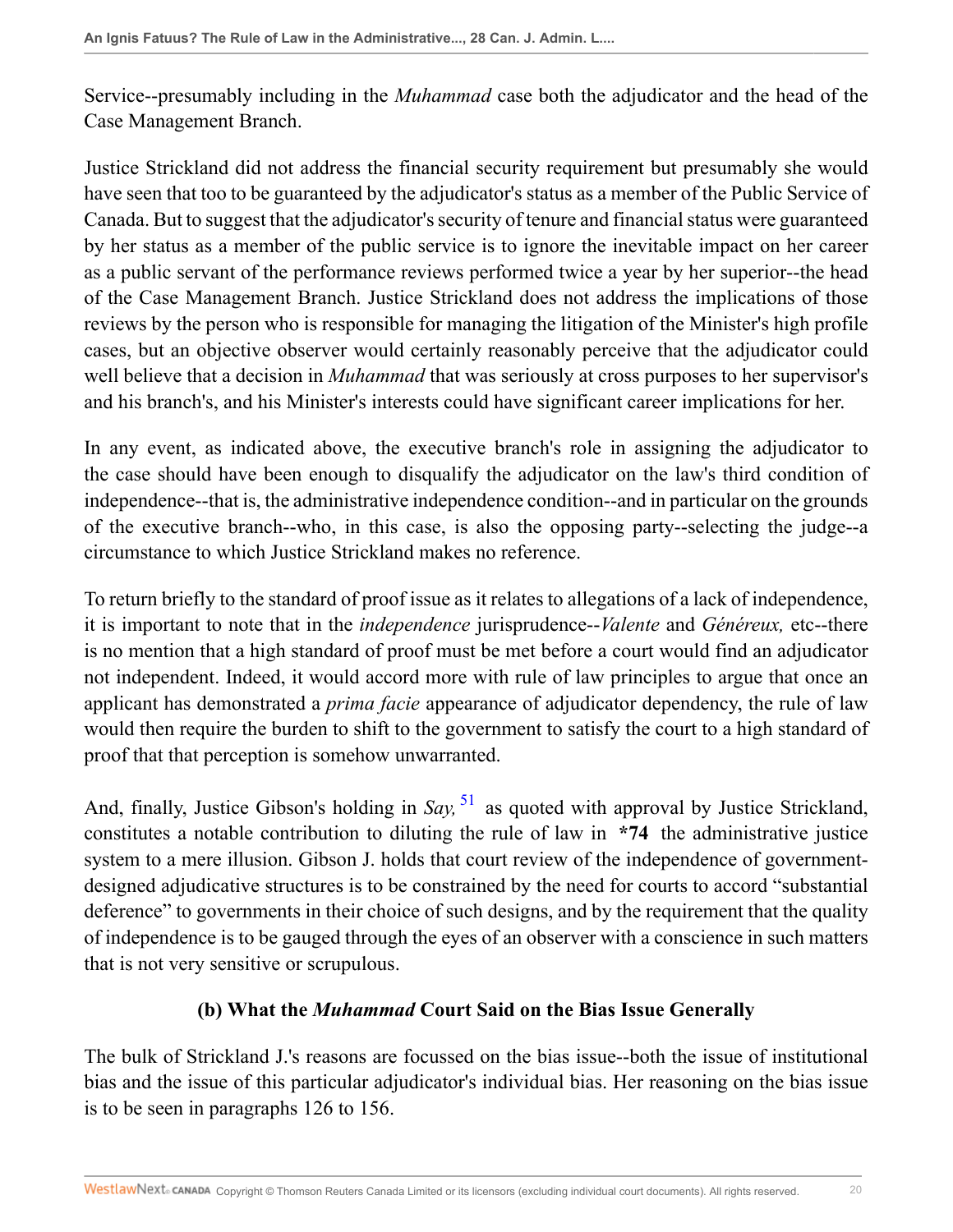## *(i) Paragraph 126*

In this paragraph Strickland J. cites Justice Cory in *R. v. S.(R.D.):*

... the threshold for a finding of real or perceived bias is high ... the reasonable person must be an informed person with knowledge of all the relevant circumstances, including the traditions of integrity and impartiality that form a part of the background and would be apprised also of the fact that impartiality is one of the duties the judges swear to uphold.  $52$ 

### <span id="page-20-0"></span>**Author's Comment on Paragraph 126**

In *R. v. S. (R.D.)*, the Supreme Court was dealing with an allegation of actual bias against a provincial court judge. And on the role of "tradition" in these matters a major point made in *Valente* is that the reliance on tradition as grounds for presuming judicial independence is not enough:

<span id="page-20-1"></span>... while tradition reinforced by public opinion may operate as a restraint upon the exercise of power in a manner that interferes with judicial independence, it cannot supply essential conditions of independence for which specific provision of law is necessary.<sup>[53](#page-28-1)</sup>

And see more generally *Unjust by Design*<sup>[54](#page-28-2)</sup> at pages 66-71.

It is also worth noting that when the adjudicator who is alleged to be biased is a provincial court judge, as was the case in *R. v. S. (R.D.),* it is not unreasonable for a court to factor in--i.e., take judicial notice of--the tradition of independence and integrity associated with such judges. But what possible justification could there be for taking judicial notice of a tradition of independence in the case of the Minister's Delegates?

## <span id="page-20-2"></span>**\*75** *(ii) Paragraph 128*

In this paragraph Strickland J. notes what Gibson J. found in *Say,* viz:

... that the only evidence adduced ... tending to support institutional bias or want of impartiality and independence was anecdotal at best ... **contrast the**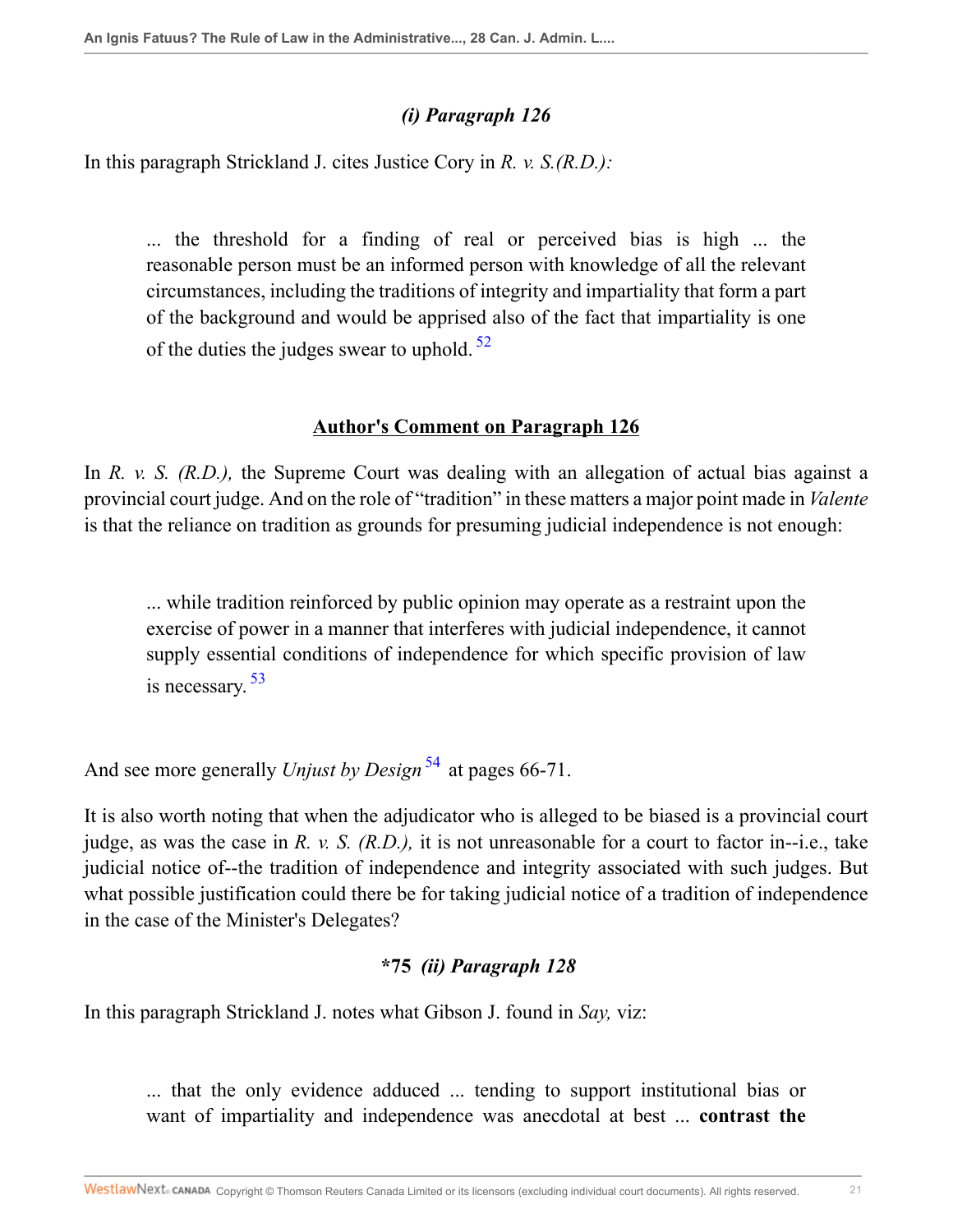# **evidence that adjudicator training included the importance of impartiality and independence** ... [55](#page-28-3)

#### <span id="page-21-0"></span>**Author's comment on Paragraph 128**

Here is the first indication of Strickland J.'s error in seeing evidence that the adjudicator believed herself to be independent and not biased as relevant to the independence issue.

Since *Valente,* this is clearly not the issue. An adjudicator cannot decide to be independent, and the fact that an adjudicator knows that he or she is supposed to be independent is immaterial; it is, as the Supreme Court emphasized in *Généreux* (see above), a question of his or her status--of whether his or her structural relationships with the government provide objective guarantees of independence. This point is made particularly in *Généreux,* in the passage quoted above, but also in the following passage:

The question raised in this appeal, however, is not resolved by this earlier case. First, the majority of this Court in *MacKay* seems to have applied a subjective test. It asked whether the Standing Court Martial actually acted in an independent and impartial manner. This is not, in light of *Valente,* the appropriate test. [56](#page-28-4)

## <span id="page-21-1"></span>*(iii) Paragraph 129*

In this paragraph, still citing Justice Gibson in *Say,* Justice Strickland identifies the "structural independence and impartiality" issue as being whether "a fully informed person would have a reasonable apprehension that bias would infect decision makers in the PRRA program in a substantial number of cases".

### **Author's Comment on Paragraph 129**

Here the Court is again, contrary to rule of law principles, confusing the issue of independence with that of impartiality, and in this case with the issue of *"institutional* bias". But it is clear that the institutional issue in this case was not institutional bias but institutional independence and the bias issue was whether the individual adjudicator in this case was consciously or unconsciously biased in *this* case.

# **\*76** *(iv) Paragraph 134*

Justice Strickland: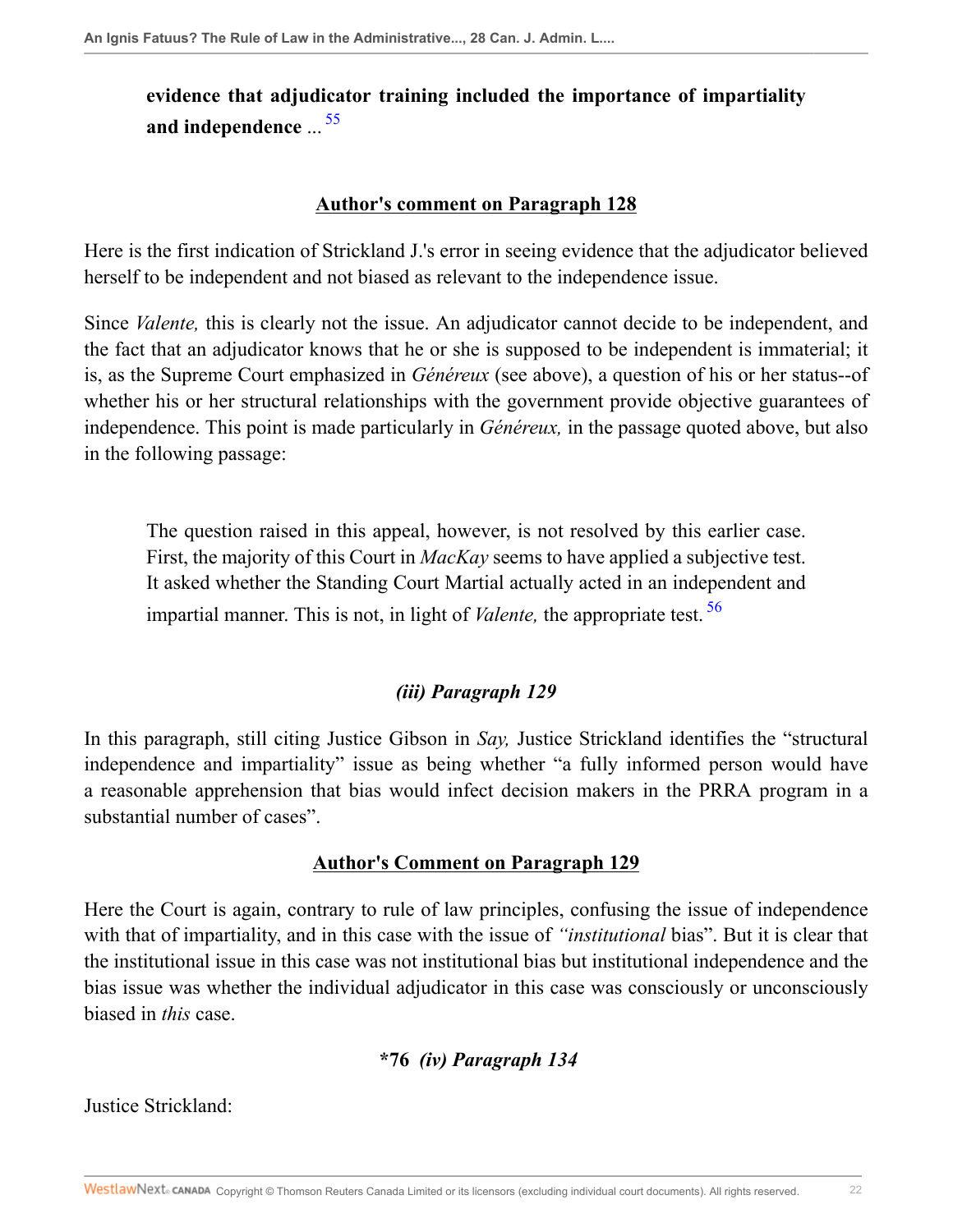... given that an allegation of a lack of institutional impartiality is of such potential significance from *both an operational and a procedural fairness perspective,* the grounds to establish it must be substantial. The evidence adduced by the Applicant in this case is insufficient to meet this requirement and satisfy *his onus of demonstrating want of impartiality in a substantial number of cases.* The mere fact that the Minister's Delegate is situated in the CMB, particularly when considered together with the evidence concerning her relationship to and communications with both Mr. Dupuis and the Minister's Office, does not meet the onus." (Emphasis added.)

### **Author's comment on Paragraph 134**

For the evidence concerning the adjudicator's relationship to and communications with the head of the Case Management Branch see above. And, in light of that evidence, Justice Strickland must be seen here to be sweeping to a conclusion that, with respect, a close analysis of the evidence cannot fairly support. She is also imposing a standard of proof that the rule of law would not support and locating the burden on the applicant when principle would require the ultimate burden to be on the government.

### *(v) Paragraph 138*

This paragraph quotes Justice de Grandpré's classic test for a reasonable apprehension of bias.

### *(vi) Paragraph 140*

Strickland J.:

It is not disputed that there was considerable government interest in the CBSA's wanted list and that there were concerns about the implications of a positive risk assessment on the list. It is therefore certainly not outside the realm of possibilities that, given this interest, a decision-maker could be inclined toward a certain result *in the absence of sufficient hallmarks of independence.* (Emphasis added.)

### **Author's Comment on Paragraph 140**

The rule of law in its original robust form would not allow a reasonable apprehension that a decision-maker would be inclined toward a certain result to be ignored only because the decision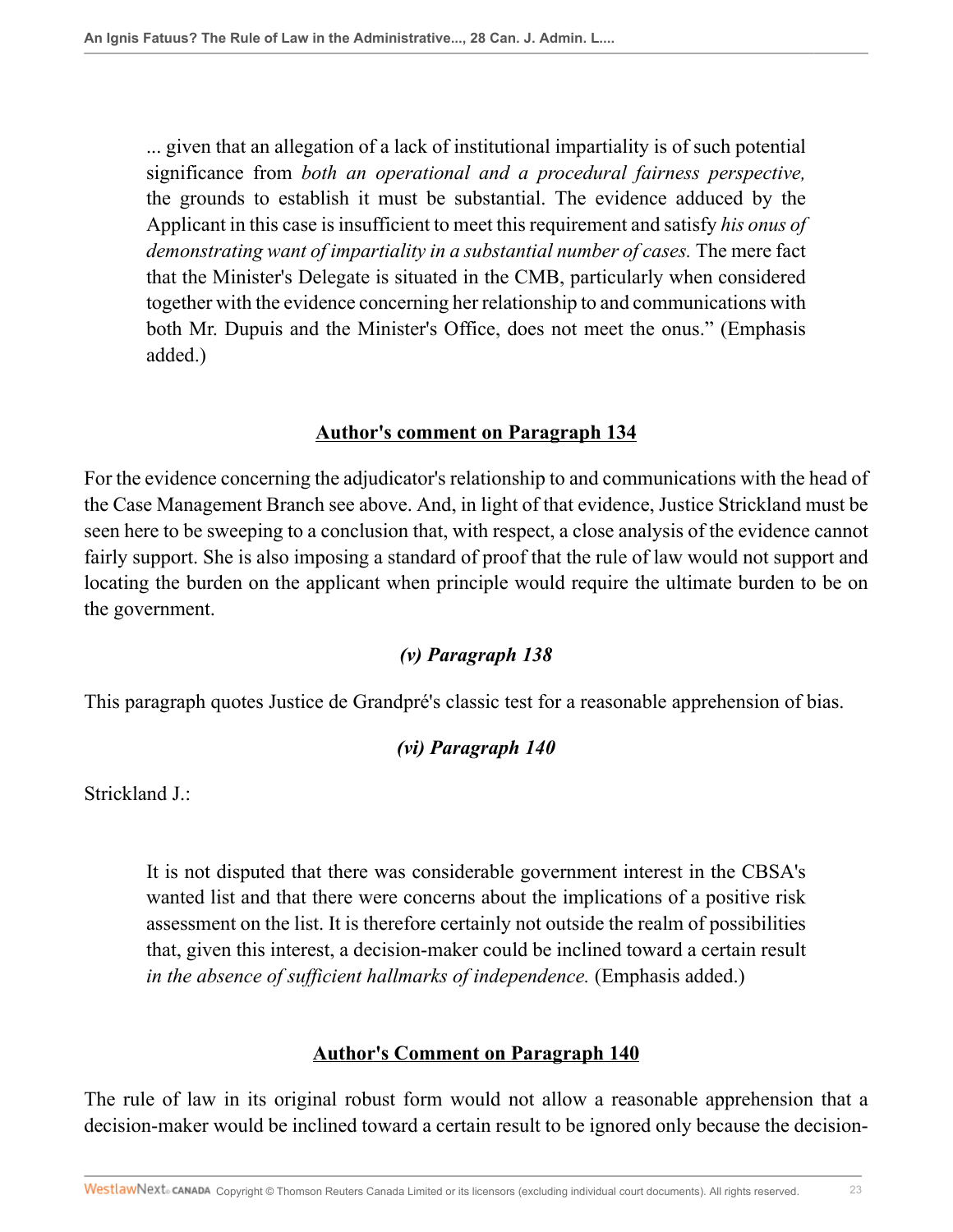maker enjoyed sufficient hallmarks of independence. As noted above, the rule of law does not absolve independent adjudicators of bias concerns by the mere fact of their independence being guaranteed.

#### **\*77** *(vii) Paragraph 141*

Strickland J.:

However, the Applicant has not put forth any evidence to demonstrate that the Minister's Delegate was not independent and impartial. **Absent evidence to the contrary, a decision-maker is presumed to be impartial** *(Mugesera, above).* Allegations of a lack of independence or a reasonable apprehension of bias are serious and cannot be based on pure speculation or limited evidence. **Here, the Applicant's submissions in this regard are also rebutted by the evidence of the Minister's Delegate, Mr. Dupuis and others.** (Emphasis added.)

#### **Author's Comment on Paragraph 141**

Again, one sees here the reference to "independence and impartiality" with the issue of independence being conflated with impartiality. With respect to the independence issue this statement of the law is not correct. After *Valente,* no adjudicator is *presumed* to be independent. And after *Valente* and *Généreux* the independence question is not whether the adjudicator *acts* independently, or sees herself to be independent, or whether she is treated by the government as independent. Independence is, as the Courts have made clear, a question of status, a question of the structure of the adjudicator's relationships to the executive branch, and whether a reasonable person would be satisfied that those structures not only objectively guarantee adjudicators their personal independence from the executive branch--that is, guarantee their personal security of tenure and financial security--but also guarantees that the "tribunal" over which they preside has institutional control over the administrative functions directly relevant to the adjudication process.

#### **(b) What the** *Muhammad* **Court Said on the Issue of the Adjudicator's** *Individual* **Bias**

Justice Strickland's reasons for finding that it was not reasonable to apprehend a conscious or unconscious bias on the part of the individual adjudicator in this case are to be found in paras. 145-156 and may be summarized as follows:

### *(i) Re the Conflict between the Adjudicator's duty and her Minister's Interests*

On the argument that the adjudicator knew of the conflict between her possible duty as the adjudicator and the Minister's interest in the matter, the Court acknowledged that the evidence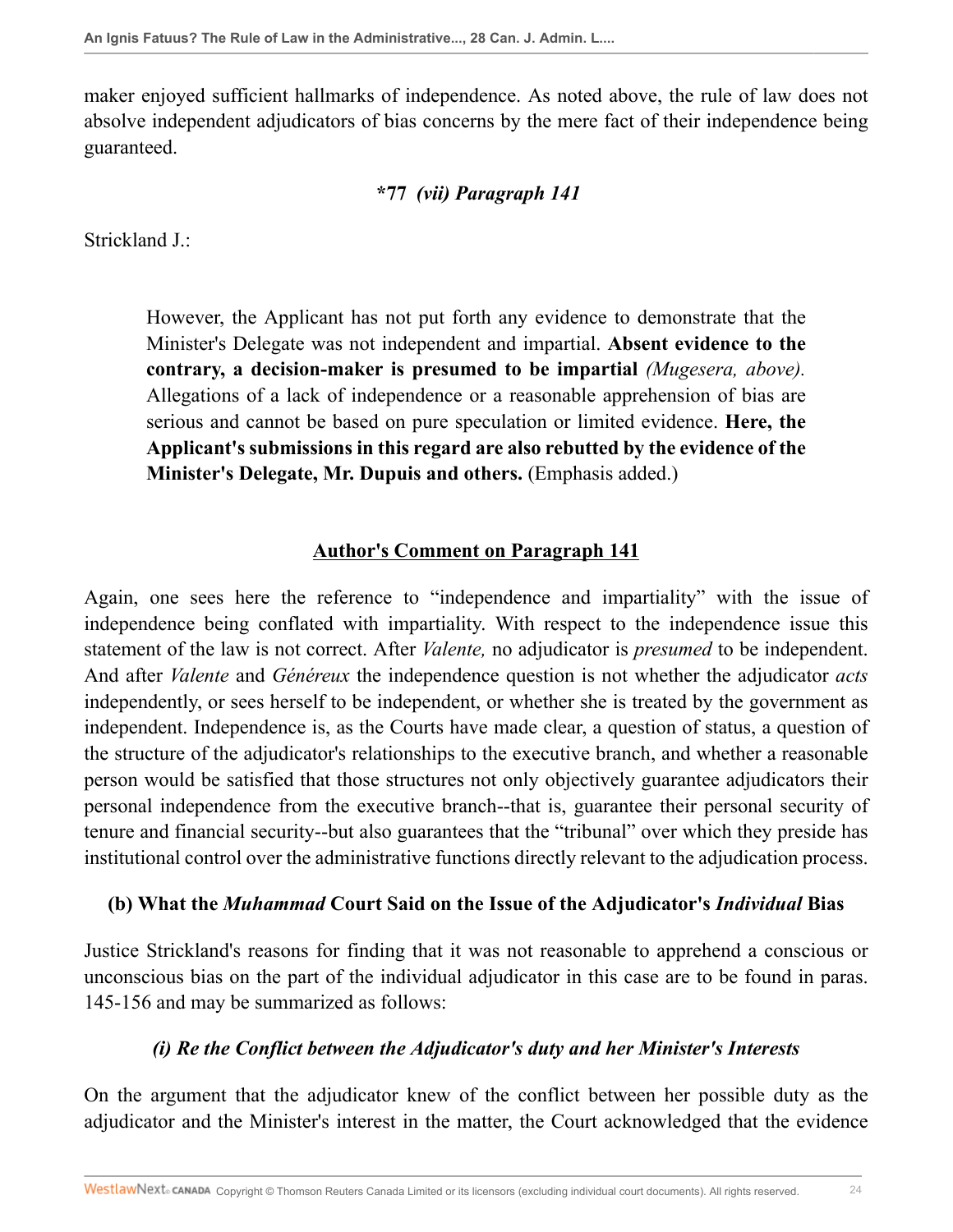might show the Minister to be biased on the issue, but did not prove that the adjudicator would be biased--"the presumption is that a decision-maker is impartial, absent evidence to the contrary ... [there is] no evidence the Minister's comments influenced [the adjudicator] ... "[the adjudicator's] **evidence was that she was not influenced and \*78** that her position required that she ensure that not only she was not biased but also that she did not appear to be biased".  $57$  (Emphasis added.)

## <span id="page-24-1"></span><span id="page-24-0"></span>*(ii) Re the Ill-Advised Meeting:*

Justice Strickland rejected the argument that the adjudicator must be seen to have been biased by virtue of her supervisor being present at the ill-advised meeting with the CBSA on the grounds that there was "no evidence in the record that [the adjudicator] was actually influenced [by the meeting] or that she deliberately acted unfairly in any way". "There is", the court said, "a significant link in the chain of events which is missing ..." ... "[there is] no evidence that the [adjudicator] ... was influenced by or biased as a result of the meeting" ... "no evidence that the concerns raised [in the meeting] were conveyed ... to [the adjudicator]  $\ldots$ <sup>[58](#page-28-6)</sup>

## **Author's Comments on the** *Muhammad* **Court's View on the Bias Issues**

With great respect, none of these findings acknowledge in any appropriate way the applicable rule of law principles; the principles are either ignored or distorted. In stressing the lack of any evidence showing that the adjudicator was in fact biased or had deliberately acted in unfair way, and in relying on how the adjudicator had been trained, and on what she understood her responsibilities to be, the Court ignores all of the instructions on independence and bias in *Valente, Généreux and Wewaykum.*

The rule of law's bias issue is only the *apprehension of* bias viewed objectively; it is not relevant what the adjudicator thinks. And it is only an apprehension issue, and not a question of what the adjudicator thinks, for the three good reasons specified in *Wewaykum:* (1) because it is often unrealistic or unwise to expect proof of actual bias; (2) because one cannot prove an unconscious bias, even though the existence of one disqualifies an adjudicator; and (3) because the apprehension of bias is the only relevant inquiry since the relevant concern is the public's confidence in the administration of justice.

Justice Strickland's judgment on the bias issue fails to consider at all the obvious likelihood of an unconscious bias in these circumstances; does not in fact address what this adjudication looks like from a reasonable outsider's perspective; and ignores entirely how this decision might impact on the public's confidence in the administration of justice.

# **7. CONCLUSION**

From the perspectives supplied by the *Unjust by Design* analysis, and by the Chief Justice's subsequent speech to CCAT praising a system of justice comprised of effectively biased and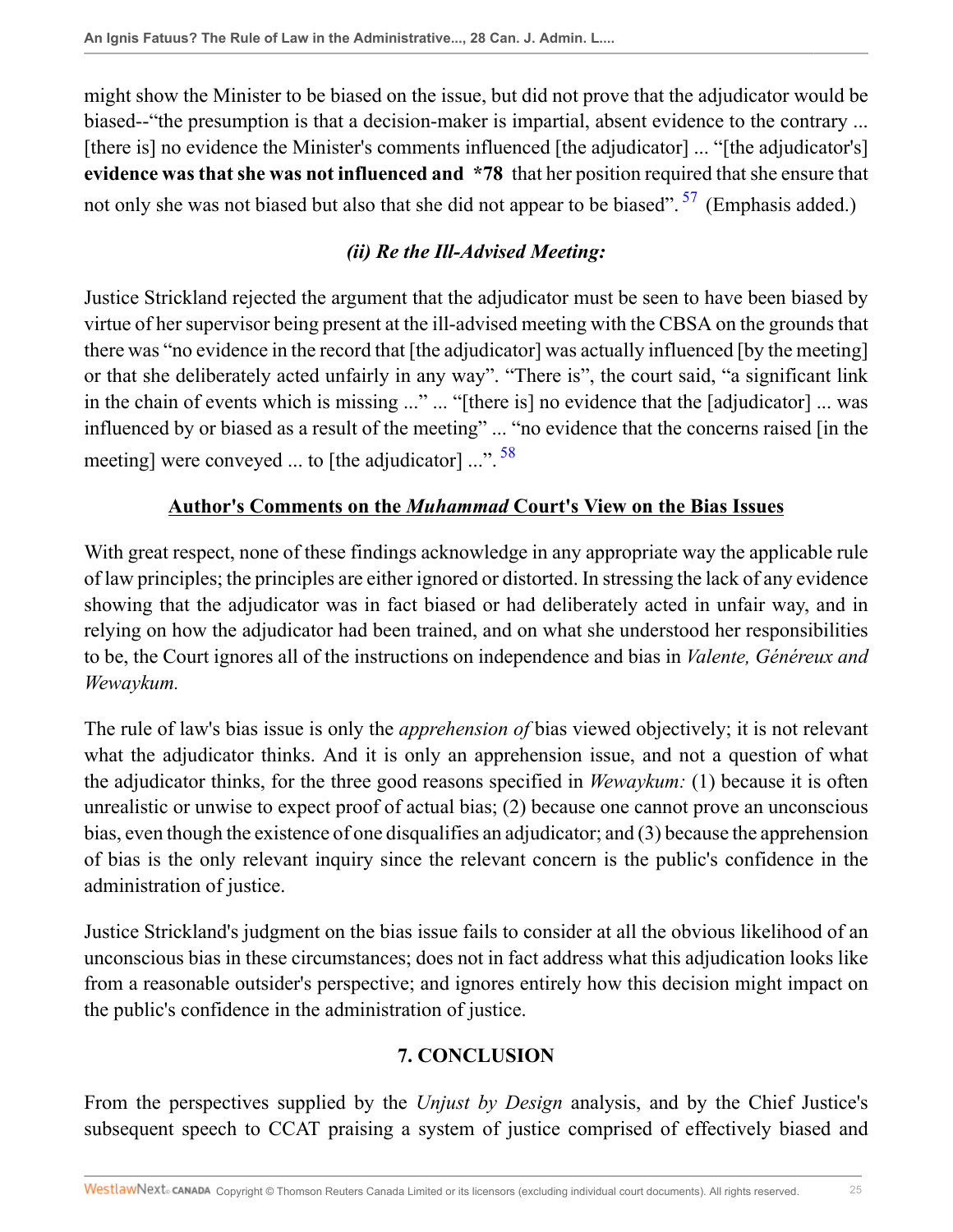dependent adjudicative tribunals, and by the Supreme Court's dismissal of the application for leave to appeal the **\*79** Saskatchewan Court of Appeal decision approving of a dependent and biased labour relations board, and by the egregious judgment of the Federal Court in *Muhammad,* one cannot help but conclude that, in the administrative justice system, the rule of law is, in point of fact, no longer wanted; its "fire" has been reduced or is being reduced to an illusion, to the *ignis fatuus* referenced in the title to this article, to something that appears to be there but isn't really.

And one more thing: what does it say about our administrative justice system, about our courts, that government lawyers would think it appropriate to design an adjudicative structure such as the one deployed in *Muhammad*--a structure that self-evidently makes a mockery of the rule of law- and then would have the face to defend that structure in court?

Is this where we are? Did Dicey and Chief Justice Hewart have it right after all?

#### Footnotes

- <span id="page-25-0"></span>[a1](#page-0-0) S. Ronald Ellis, Q.C., lawyer, former academic, and former administrative justice adjudicator and administrator, author of *Unjust by Design: Canada's Administrative Justice System,* and the principal blogger at administrativejusticereform.ca.
- <span id="page-25-1"></span>[1](#page-0-1) Merriam-Webster.com; and the freedictionary.com.
- <span id="page-25-2"></span> $\overline{2}$  $\overline{2}$  $\overline{2}$ UBC Press, Vancouver, 2013. *Unjust by Design* was one of five books on Canadian policy issues short-listed for the 2013 Donner Prize.
- <span id="page-25-3"></span>[3](#page-1-0) "Administrative Tribunals and the Courts: An Evolutionary Relationship"--Remarks of the Right Honourable Beverley McLachlin, P.C. Chief Justice of Canada to the Annual Conference of the Council of Canadian Administrative Tribunals, Toronto, Ontario, May 27, 2013 (emphasis added); see text associated with footnote 3 in the remarks. (The remarks as published on the Supreme Court website have no paragraph or page references.)
- <span id="page-25-4"></span>[4](#page-1-1) *Ibid.*
- <span id="page-25-5"></span>[5](#page-2-0) *Barreau (Montreal) c. Québec (Procureur général),* [2001 CarswellQue 1950, \[2001\] J.Q. No. 3882 \(C.A. Que.\)](http://nextcanada.westlaw.com/Link/Document/FullText?findType=Y&serNum=2001458530&pubNum=0005481&originatingDoc=I9da097f6c70c11e498db8b09b4f043e0&refType=IC&originationContext=document&vr=3.0&rs=cblt1.0&transitionType=DocumentItem&contextData=(sc.Search)), leave to appeal refused [2002 CarswellQue 2078 \(S.C.C.\)](http://nextcanada.westlaw.com/Link/Document/FullText?findType=Y&serNum=2002514900&pubNum=0005481&originatingDoc=I9da097f6c70c11e498db8b09b4f043e0&refType=IC&originationContext=document&vr=3.0&rs=cblt1.0&transitionType=DocumentItem&contextData=(sc.Search)), reconsideration refused [2002 CarswellQue 2683 \(S.C.C.\)](http://nextcanada.westlaw.com/Link/Document/FullText?findType=Y&serNum=2002766895&pubNum=0005481&originatingDoc=I9da097f6c70c11e498db8b09b4f043e0&refType=IC&originationContext=document&vr=3.0&rs=cblt1.0&transitionType=DocumentItem&contextData=(sc.Search)).
- <span id="page-25-6"></span>[6](#page-2-1) *[Assoc. des juges administratifs de la Commission des lesions professionnelles c. Québec \(Procureur général\),](http://nextcanada.westlaw.com/Link/Document/FullText?findType=Y&serNum=2031718330&pubNum=0007230&originatingDoc=I9da097f6c70c11e498db8b09b4f043e0&refType=IC&originationContext=document&vr=3.0&rs=cblt1.0&transitionType=DocumentItem&contextData=(sc.Search))* 2013 QCCA 1690, [2013 CarswellQue 9692 \(C.A. Que.\)](http://nextcanada.westlaw.com/Link/Document/FullText?findType=Y&serNum=2031718330&pubNum=0007230&originatingDoc=I9da097f6c70c11e498db8b09b4f043e0&refType=IC&originationContext=document&vr=3.0&rs=cblt1.0&transitionType=DocumentItem&contextData=(sc.Search)).
- <span id="page-25-7"></span>[7](#page-2-2) *SFL v. Saskatchewan (Attorney General),* [2013 SKCA 61, 2013 CarswellSask 366 \(Sask. C.A.\),](http://nextcanada.westlaw.com/Link/Document/FullText?findType=Y&serNum=2030790914&pubNum=0006487&originatingDoc=I9da097f6c70c11e498db8b09b4f043e0&refType=IC&originationContext=document&vr=3.0&rs=cblt1.0&transitionType=DocumentItem&contextData=(sc.Search)) leave to appeal refused [2013](http://nextcanada.westlaw.com/Link/Document/FullText?findType=Y&serNum=2032379091&pubNum=0005477&originatingDoc=I9da097f6c70c11e498db8b09b4f043e0&refType=IC&originationContext=document&vr=3.0&rs=cblt1.0&transitionType=DocumentItem&contextData=(sc.Search)) [CarswellSask 866, 2013 CarswellSask 865 \(S.C.C.\)](http://nextcanada.westlaw.com/Link/Document/FullText?findType=Y&serNum=2032379091&pubNum=0005477&originatingDoc=I9da097f6c70c11e498db8b09b4f043e0&refType=IC&originationContext=document&vr=3.0&rs=cblt1.0&transitionType=DocumentItem&contextData=(sc.Search)). In the interest of full disclosure, the reader should be aware that the author was co-counsel for the applicant in the application for leave. The application for leave argument may be found at administrativejusticereform.ca in a post dated February 8, 2014 (http:// administrativejusticereform.ca/sfl-v-sask-application-forleave-arguments/).
- <span id="page-25-8"></span>[8](#page-2-3) *[Muhammad v. Canada \(Minister of Citizenship and Immigration\),](http://nextcanada.westlaw.com/Link/Document/FullText?findType=Y&serNum=2033376414&pubNum=0007061&originatingDoc=I9da097f6c70c11e498db8b09b4f043e0&refType=IC&originationContext=document&vr=3.0&rs=cblt1.0&transitionType=DocumentItem&contextData=(sc.Search))* 2014 FC 448, 2014 CarswellNat 2984, 2014 CarswellNat 1482 [\(F.C.\)](http://nextcanada.westlaw.com/Link/Document/FullText?findType=Y&serNum=2033376414&pubNum=0007061&originatingDoc=I9da097f6c70c11e498db8b09b4f043e0&refType=IC&originationContext=document&vr=3.0&rs=cblt1.0&transitionType=DocumentItem&contextData=(sc.Search)) [*Muhammad*].
- <span id="page-25-9"></span>[9](#page-3-0) *Ibid.,* at para. 40-43.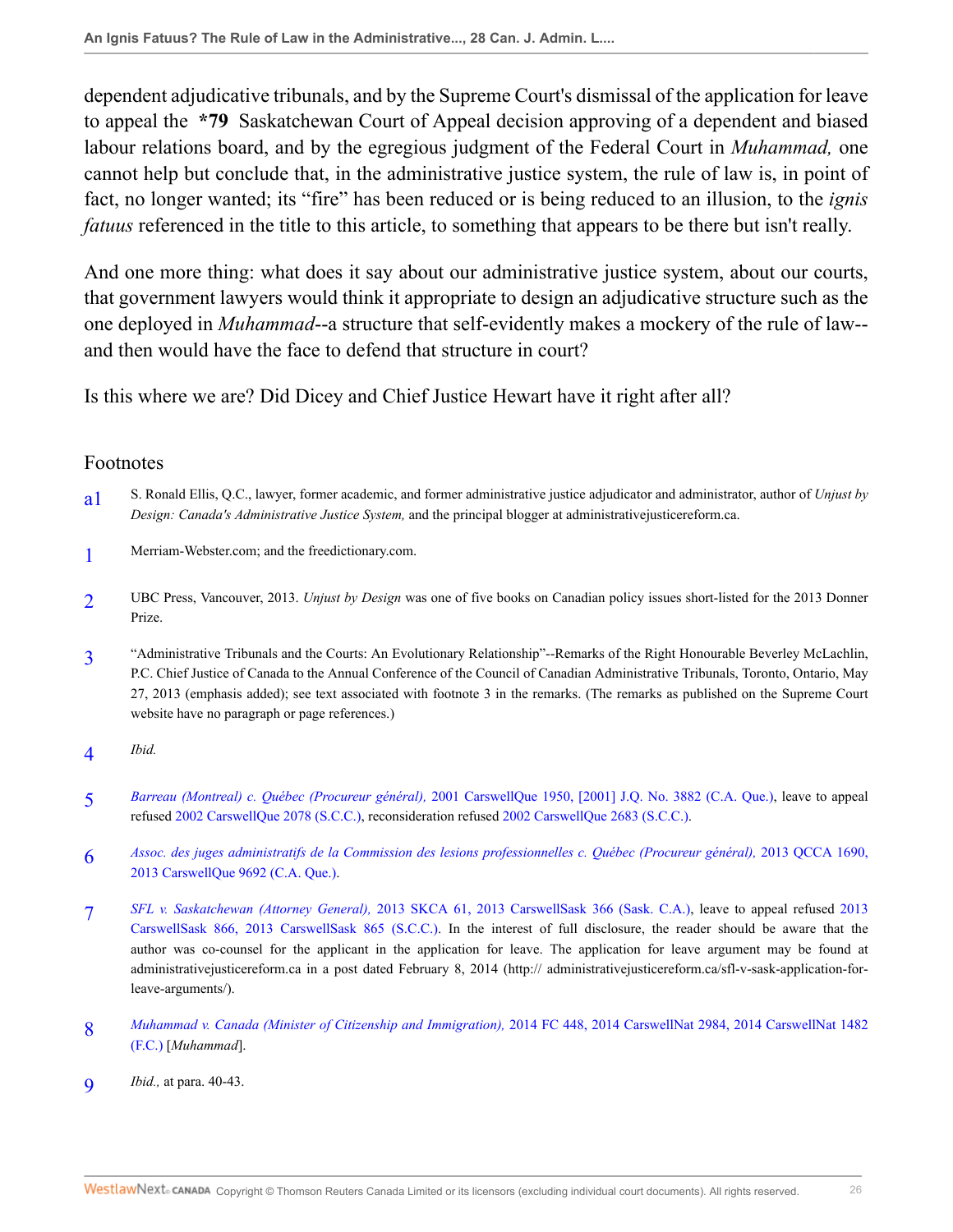- <span id="page-26-0"></span> *Ibid.* It should be noted, however, that if the nature of the structure in which her adjudicative role was located had led to the adjudicator being found to be either not independent or not impartial, the court would then have had to consider the applicant's constitutional arguments--notably in this case the requirement for an independent and impartial tribunal under s. 7 of the Charter. The structure in which the adjudicator was located had been established by statutory regulations and so any remedy for procedural fairness deficiencies in that structure would presumably have to be grounded in a conclusion that the structure was constitutionally invalid. The applicant argued the constitutional issue, but the court, finding that the adjudicator was both independent and impartial, had no occasion to address that issue.
- <span id="page-26-1"></span>*R. v. Valente (No. 2),* [\[1985\] 2 S.C.R. 673, 1985 CarswellOnt 948, 1985 CarswellOnt 129 \(S.C.C.\)](http://nextcanada.westlaw.com/Link/Document/FullText?findType=Y&serNum=1985198311&pubNum=0005156&originatingDoc=I9da097f6c70c11e498db8b09b4f043e0&refType=IC&originationContext=document&vr=3.0&rs=cblt1.0&transitionType=DocumentItem&contextData=(sc.Search)) [*Valente*].
- <span id="page-26-2"></span>*R. v. Généreux,* [1992 CarswellNat 668, 1992 CarswellNat 668F, \[1992\] 1 S.C.R. 259 \(S.C.C.\)](http://nextcanada.westlaw.com/Link/Document/FullText?findType=Y&serNum=1992364551&pubNum=0005470&originatingDoc=I9da097f6c70c11e498db8b09b4f043e0&refType=IC&originationContext=document&vr=3.0&rs=cblt1.0&transitionType=DocumentItem&contextData=(sc.Search)) [*Généreux*] at 286.
- <span id="page-26-3"></span>*Muhammad, supra,* note 8, at para. 4.
- <span id="page-26-4"></span>*Ibid.,* at para. 8.
- <span id="page-26-5"></span>*Ibid.,* at para. 7.
- <span id="page-26-6"></span>*Ibid.,* at para. 4.
- <span id="page-26-7"></span>*Ibid.,* at para. 115.
- <span id="page-26-8"></span>*Ibid.*
- <span id="page-26-9"></span>*Généreux, supra,* note 12.
- <span id="page-26-10"></span> *R. v. MacKay,* [\[1980\] 2 S.C.R. 370, 54 C.C.C. \(2d\) 129, 114 D.L.R. \(3d\) 393, \[1980\] 5 W.W.R. 385, 33 N.R. 1, 1980 CarswellNat](http://nextcanada.westlaw.com/Link/Document/FullText?findType=Y&serNum=1980158712&pubNum=0005156&originatingDoc=I9da097f6c70c11e498db8b09b4f043e0&refType=IC&originationContext=document&vr=3.0&rs=cblt1.0&transitionType=DocumentItem&contextData=(sc.Search)) [213, 1980 CarswellNat 622 \(S.C.C.\).](http://nextcanada.westlaw.com/Link/Document/FullText?findType=Y&serNum=1980158712&pubNum=0005156&originatingDoc=I9da097f6c70c11e498db8b09b4f043e0&refType=IC&originationContext=document&vr=3.0&rs=cblt1.0&transitionType=DocumentItem&contextData=(sc.Search))
- <span id="page-26-11"></span>See *Unjust by Design, supra,* note 2, 283.
- <span id="page-26-12"></span>*Généreux, supra,* note 12 at 302 and 309.
- <span id="page-26-13"></span>*Ibid.*, at 309.
- <span id="page-26-14"></span>*Ibid.,* at 299-300.
- <span id="page-26-15"></span>*Ibid.*, at 302.
- <span id="page-26-16"></span>*Ibid.,* at 300 and 306.
- <span id="page-26-17"></span>*Ibid.,* at 282-287.
- <span id="page-26-18"></span>*Ibid.*, at 303 (Emphasis added).
- <span id="page-26-19"></span>*Muhammad, supra,* note 8, paras. 95 and 119.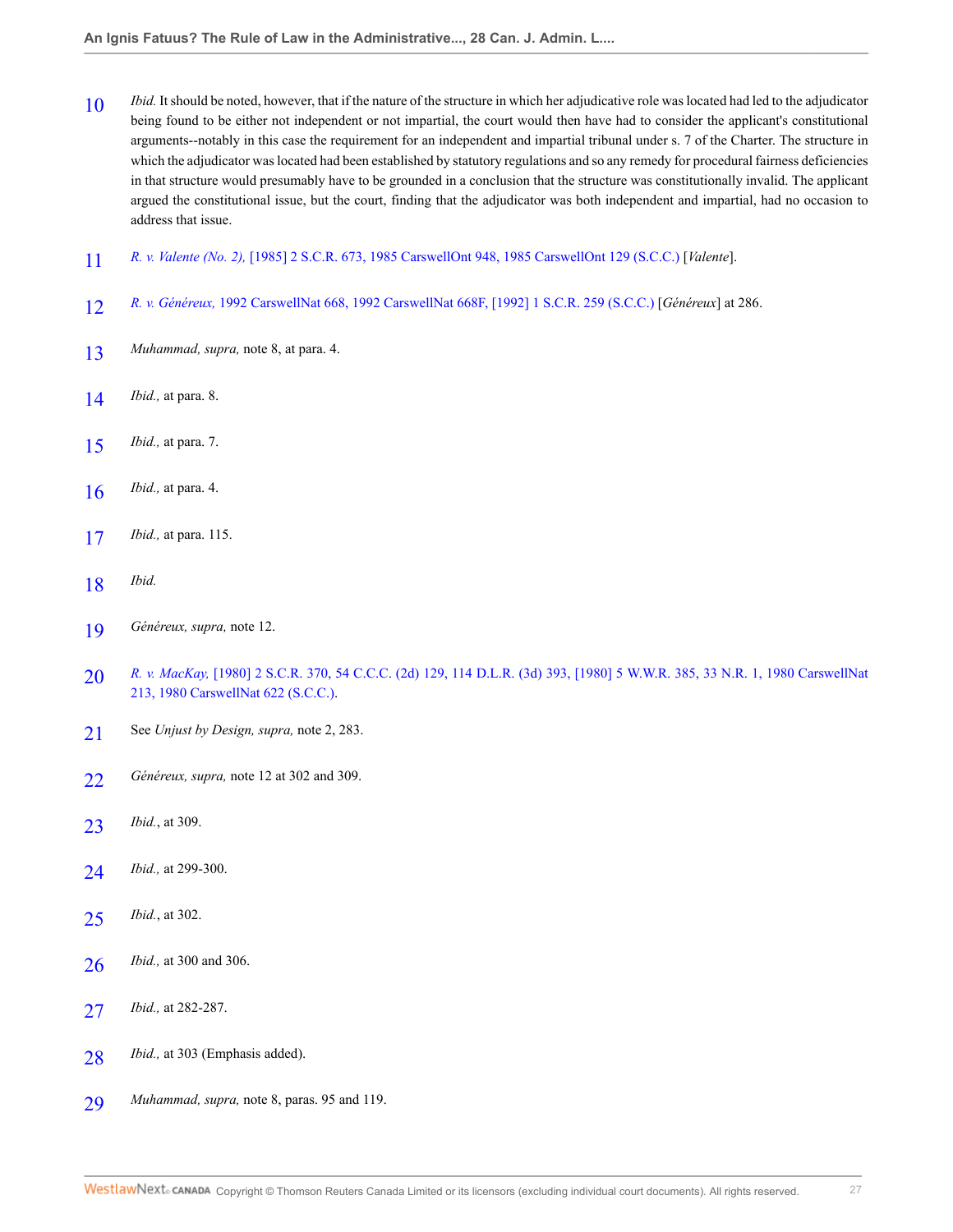- <span id="page-27-0"></span>*Ibid.,* para. 121.
- <span id="page-27-1"></span>*Ibid.,* para. 153.
- <span id="page-27-2"></span>*Ibid.*, para. 11.
- <span id="page-27-3"></span>*Ibid.,* para. 122.
- <span id="page-27-4"></span>*Ibid.,* para. 135.
- <span id="page-27-5"></span> *[Newfoundland Telephone Co. v. Newfoundland \(Board of Commissioners of Public Utilities\),](http://nextcanada.westlaw.com/Link/Document/FullText?findType=Y&serNum=1992365864&pubNum=0005156&originatingDoc=I9da097f6c70c11e498db8b09b4f043e0&refType=IC&originationContext=document&vr=3.0&rs=cblt1.0&transitionType=DocumentItem&contextData=(sc.Search))* [1992] 1 SCR 623, 1992 CarswellNfld [179, 1992 CarswellNfld 170 \(S.C.C.\)](http://nextcanada.westlaw.com/Link/Document/FullText?findType=Y&serNum=1992365864&pubNum=0005156&originatingDoc=I9da097f6c70c11e498db8b09b4f043e0&refType=IC&originationContext=document&vr=3.0&rs=cblt1.0&transitionType=DocumentItem&contextData=(sc.Search)) at 636 [S.C.R.] (Emphasis added).
- <span id="page-27-6"></span> *Roberts v. R., (sub nom.* [Wewayakum Indian Band v. Canada\) \[2003\] 2 S.C.R. 259, 2003 CarswellNat 2822, 2003 CarswellNat 2823](http://nextcanada.westlaw.com/Link/Document/FullText?findType=Y&serNum=2003632770&pubNum=0005156&originatingDoc=I9da097f6c70c11e498db8b09b4f043e0&refType=IC&originationContext=document&vr=3.0&rs=cblt1.0&transitionType=DocumentItem&contextData=(sc.Search)) [\(S.C.C\)](http://nextcanada.westlaw.com/Link/Document/FullText?findType=Y&serNum=2003632770&pubNum=0005156&originatingDoc=I9da097f6c70c11e498db8b09b4f043e0&refType=IC&originationContext=document&vr=3.0&rs=cblt1.0&transitionType=DocumentItem&contextData=(sc.Search)).
- <span id="page-27-7"></span>*Ibid.,* para. 62.
- <span id="page-27-8"></span>*Ibid,* para. 63.
- <span id="page-27-9"></span>*Ibid.,* para. 65.
- <span id="page-27-10"></span>*Ibid.,* para. 66.
- <span id="page-27-11"></span>*Ibid.,* para. 76.
- <span id="page-27-12"></span>*Valente, supra,* note 11, para. 52.
- <span id="page-27-13"></span>*Ibid.,* at para. 49 (Emphasis added).
- <span id="page-27-14"></span>*Généreux, supra,* note 12 at 303.
- <span id="page-27-15"></span>*Muhammad, supra,* note 8, para. 123.
- <span id="page-27-16"></span>*Généreux, supra,* note 12, at para 37.
- <span id="page-27-17"></span> *Say v. Canada (Solicitor General),* [2005 FC 739, 2005 CarswellNat 3720, 2005 CarswellNat 1510 \(F.C\)](http://nextcanada.westlaw.com/Link/Document/FullText?findType=Y&serNum=2006675570&pubNum=0007061&originatingDoc=I9da097f6c70c11e498db8b09b4f043e0&refType=IC&originationContext=document&vr=3.0&rs=cblt1.0&transitionType=DocumentItem&contextData=(sc.Search)), affirmed [2006 FCA 422,](http://nextcanada.westlaw.com/Link/Document/FullText?findType=Y&serNum=2011138958&pubNum=0006662&originatingDoc=I9da097f6c70c11e498db8b09b4f043e0&refType=IC&originationContext=document&vr=3.0&rs=cblt1.0&transitionType=DocumentItem&contextData=(sc.Search)) 2005 CarswellNat 4271, 2005 CarswellNat 5289 (F.C.A.).
- <span id="page-27-18"></span>*Mohammad, supra,* note 8, at para. 127 (Emphasis added).
- <span id="page-27-19"></span>*Ibid.,* at para. 137 (Emphasis added).
- <span id="page-27-20"></span>*Ibid.,* at para. 144 (Emphasis added).
- <span id="page-27-21"></span>*Supra,* note 47.